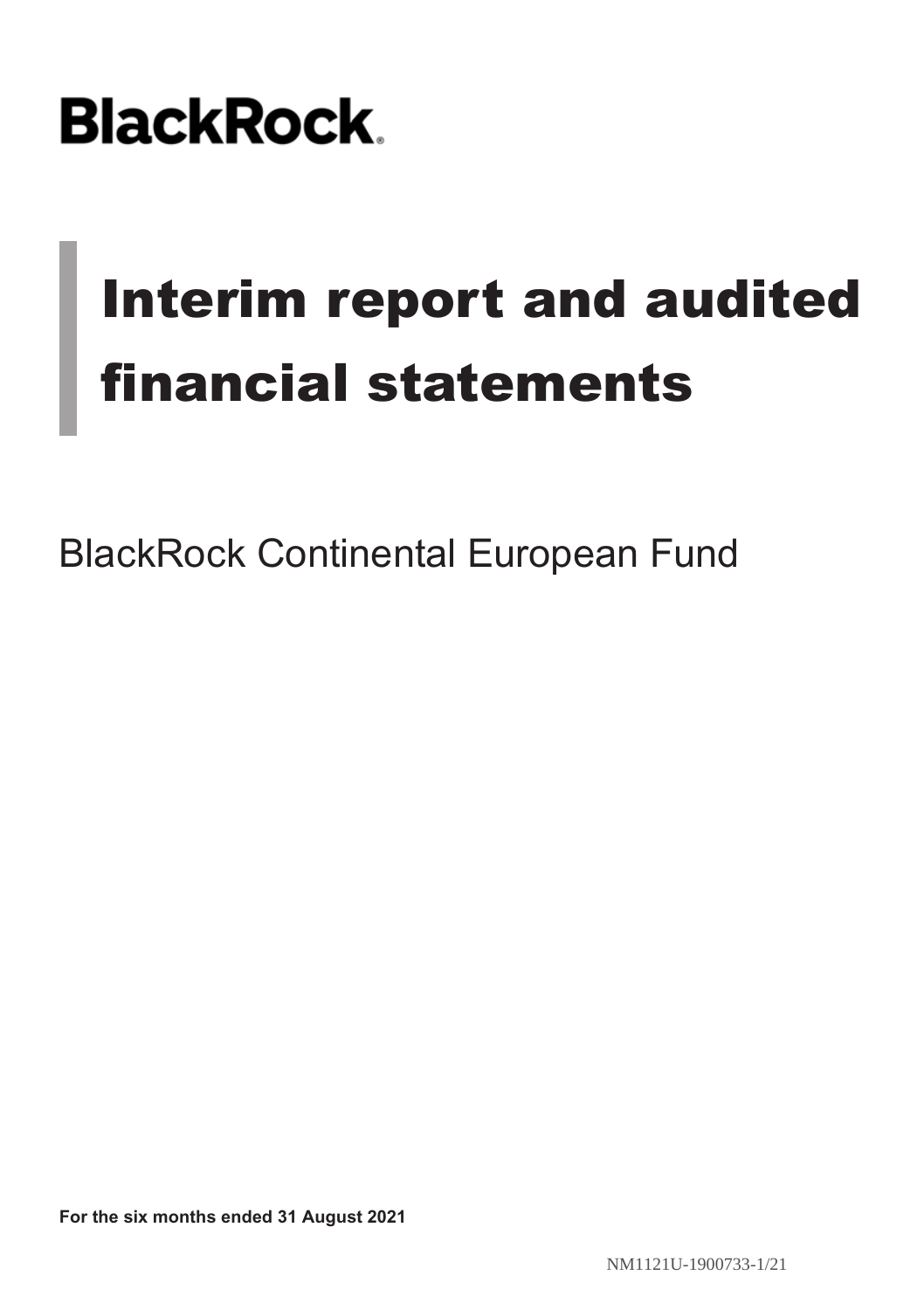## **Contents**

| General Information                                           | $\mathbf{2}$   |
|---------------------------------------------------------------|----------------|
| About the Fund                                                | 3              |
| <b>Fund Managers</b>                                          | 3              |
| <b>Significant Events</b>                                     | 3              |
| <b>Risk and Reward Profile</b>                                | $\overline{4}$ |
| <b>Investment Report</b>                                      | 5              |
| Portfolio Statement                                           | 10             |
| Statement of Total Return                                     | 12             |
| Statement of Change in Net Assets Attributable to Unitholders | 12             |
| <b>Balance Sheet</b>                                          | 13             |
| Notes to Financial Statements                                 | 14             |
| Supplementary Information                                     | 15             |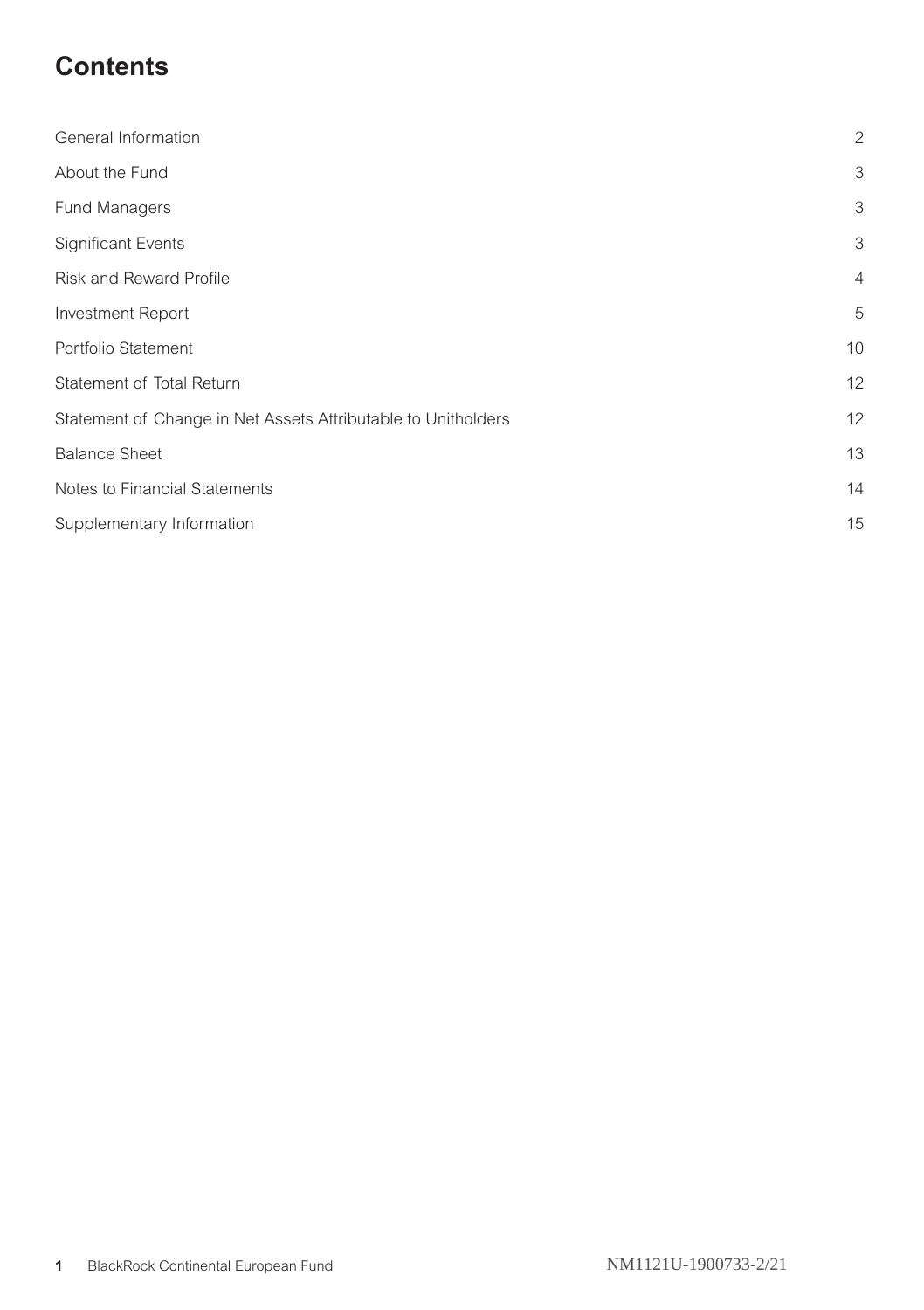## <span id="page-2-0"></span>**General Information**

#### **Manager & Registrar**

BlackRock Fund Managers Limited 12 Throgmorton Avenue, London EC2N 2DL

Member of The Investment Association and authorised and regulated by the Financial Conduct Authority ("FCA").

#### **Directors of the Manager**

G D Bamping\* S Corrigall W I Cullen<sup>\*</sup> D Edgar B Harrison (Appointed 29 April 2021) A M Lawrence H N Mepham M T Zemek\*

#### **Trustee & Custodian**

The Bank of New York Mellon (International) Limited One Canada Square, London E14 5AL

Authorised by the Prudential Regulation Authority and regulated by the FCA and the Prudential Regulation Authority.

#### **Investment Manager**

BlackRock Investment Management (UK) Limited 12 Throgmorton Avenue, London EC2N 2DL

Authorised and regulated by the FCA.

#### **Stock Lending Agent**

BlackRock Advisors (UK) Limited 12 Throgmorton Avenue, London EC2N 2DL

Authorised and regulated by the FCA

#### **Auditor**

Ernst & Young LLP Atria One, 144 Morrison Street, Edinburgh EH3 8EX

BlackRock's proxy voting agent is ISS (Institutional Shareholder Services).

#### **This Report relates to the packaged products of and is issued by:**

BlackRock Fund Managers Limited 12 Throgmorton Avenue, London EC2N 2DL Telephone: 020 7743 3000 Dealing and Investor Services: 0800 44 55 22 blackrock.co.uk

#### **For your protection, telephone calls are usually recorded.**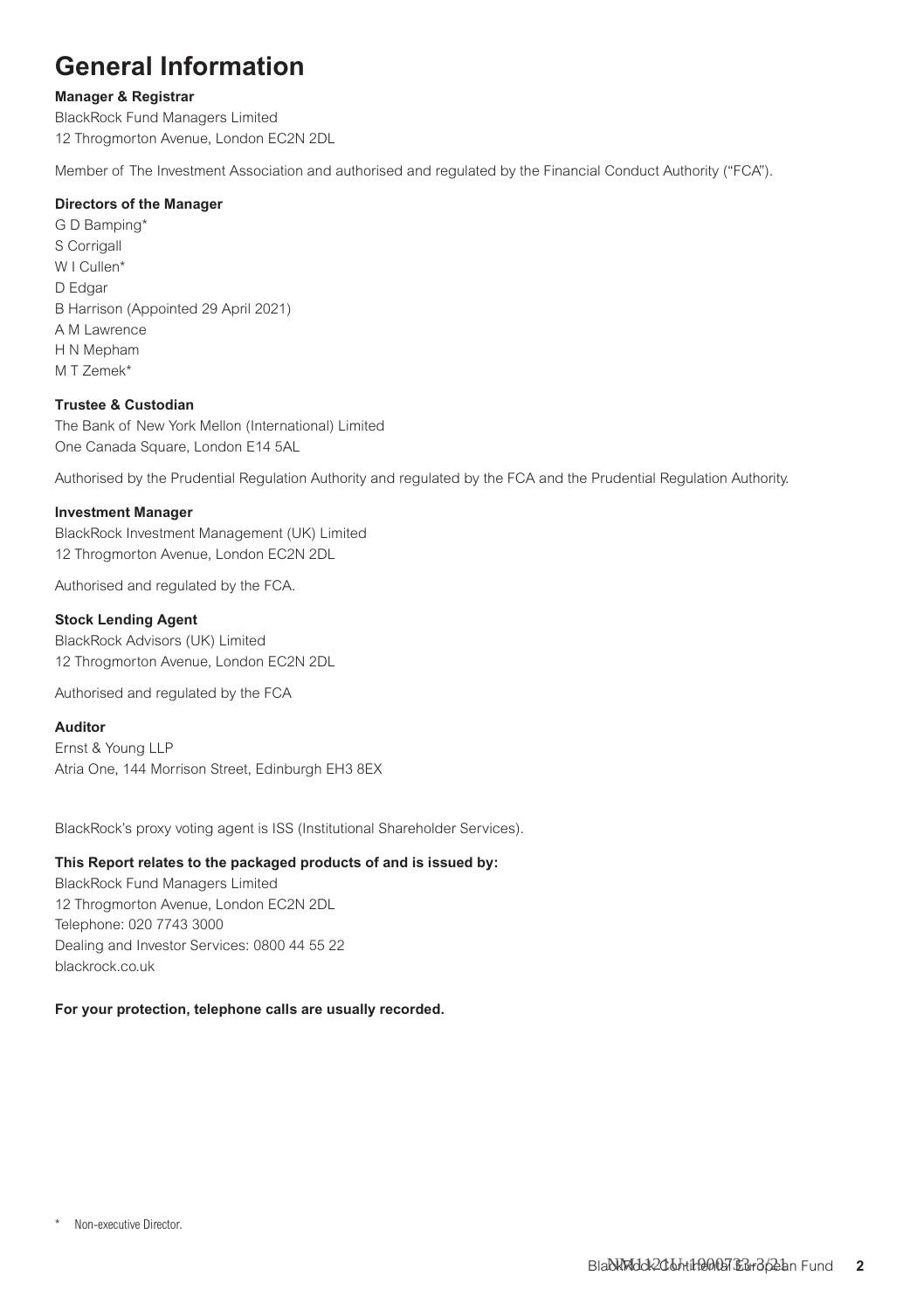## <span id="page-3-0"></span>**About the Fund**

BlackRock Continental European Fund (the "Fund") is a UCITS scheme under the COLL Sourcebook. The Fund was established on 8 November 1983. The Fund has previously been known as Mercury European Growth Fund then, with effect from 30 September 2000, Merrill Lynch European Growth Fund. On 1 October 2001 the Fund changed its name to Merrill Lynch Continental European Fund. The Fund changed its investment objective on 1 October 2006. The Fund adopted its present name with effect from 28 April 2008. The Fund's FCA product reference number is 108389.

#### **Assessment of value**

The FCA requires UK fund managers to complete an annual assessment of whether their UK authorised funds provide value for investors. Our assessment considers fund-and unit class-level performance, costs and charges, and service quality, concluding with an evaluation of whether investors receive value. BlackRock has fulfilled its obligations for the reporting requirement, including assessing relevant charges, and published the annual assessment of value statements on the BlackRock website on 30 October 2020 in a composite report for all funds managed by BlackRock Fund Managers Limited subject to these requirements. The next annual assessment is due for publication on 29 October 2021.

## **Fund Managers**

As at 31 August 2021, the Fund Managers of the Fund are Stefan Gries and Giles Rothbarth.

## **Significant Events**

#### **Changes in the Directors of the Manager**

B Harrison was appointed as a Director effective 29 April 2021.

#### **Outbreak of COVID-19**

The infectious respiratory illness caused by a novel coronavirus known as COVID-19 has given rise to an extended global pandemic. The impact of this significant event on the Fund's financial risk exposure is disclosed in Note 2.

The Manager has assessed the impact of market conditions arising from the COVID-19 outbreak on the Fund's ability to meet its investment objectives. Based on the latest available information, the Fund continues to be managed in line with its investment objective, with no disruption to the operations of the Fund and the publication of net asset values.

#### **Eligible Securities Markets**

The list of eligible securities markets applicable to the Fund has been updated in the Prospectus.

#### **Annual Service Charge**

Effective 30 June 2021, the Annual Service Charge levied against the Fund in respect to the servicing of unitholders was reduced. The new rates will be shown in the Prospectus by the end of 2021.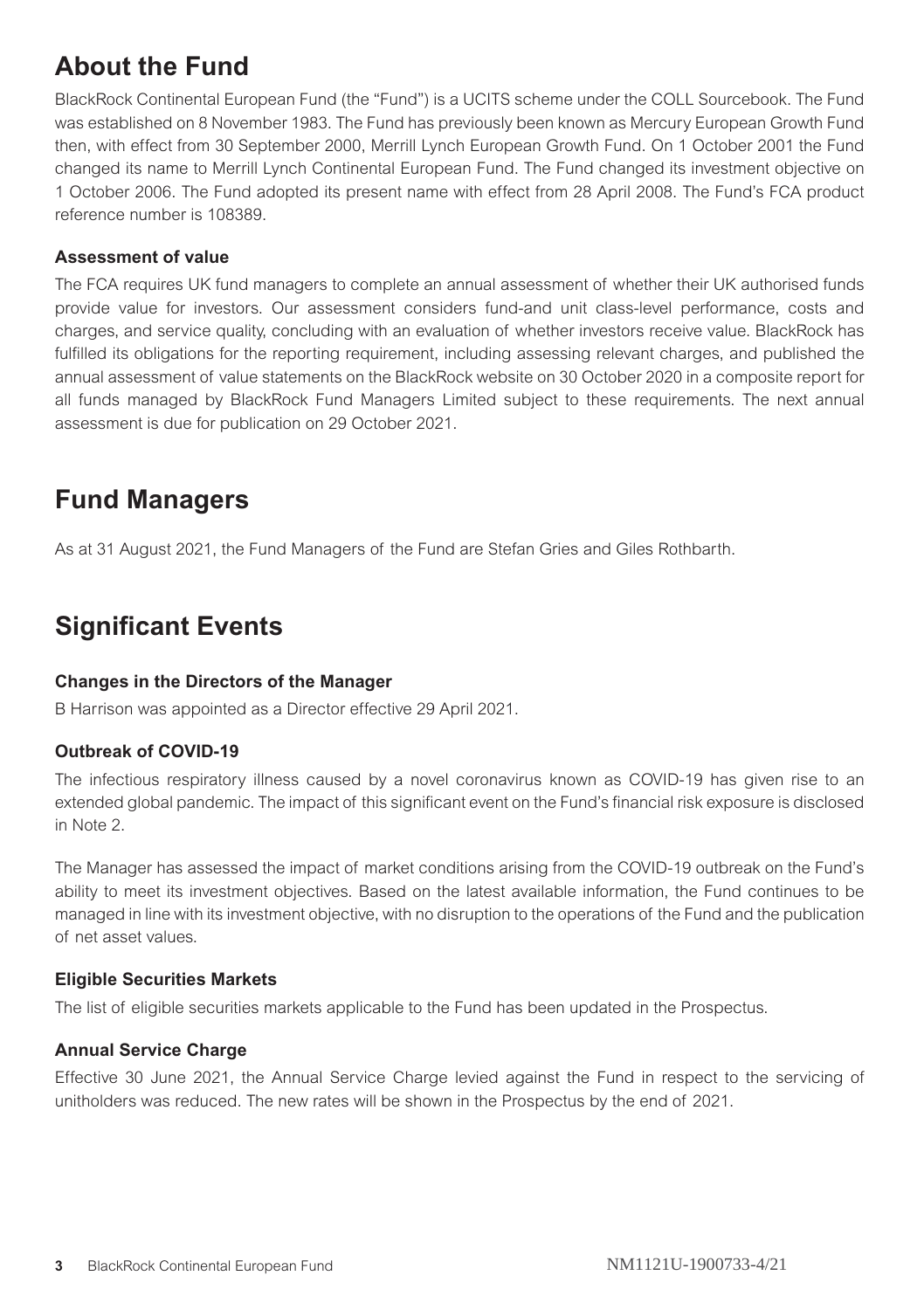## <span id="page-4-0"></span>**Significant Events continued**

#### **Credit Facility**

The Fund entered into a credit facility with JPMorgan whereby JPMorgan, together with other syndicated lenders, made a USD 475 million credit facility available to the Fund for use, jointly, with certain other BFM funds (as approved by the Directors). The USD 475 million credit facility will be allocated to the Fund based on the credit facility agreement dated 23 April 2021. This credit facility may be utilised by the Fund for temporary funding purposes, including, without limitation, the funding of investor redemptions. Any interest and commitment fees in relation to drawdowns from such credit facility are paid out of the assets of the Fund.

The credit facility was not used during the period.

| <b>Unit Class</b> | Lower risk | <b>Typically lower rewards</b> |   |   |   | <b>Typically higher rewards</b> | <b>Higher risk</b> |
|-------------------|------------|--------------------------------|---|---|---|---------------------------------|--------------------|
| A Income          |            | っ                              | 3 | 4 | 5 | 6                               |                    |
| A Accumulation    |            | っ                              | 3 | 4 | 5 | 6                               |                    |
| X Accumulation    |            | 2                              | 3 | 4 | 5 | 6                               |                    |
| D Income          |            | っ                              | 3 | Δ | 5 | 6                               |                    |
| D Accumulation    |            | ◠                              | 3 | 4 | 5 | 6                               |                    |

## **Risk and Reward Profile**

• The risk indicator was calculated incorporating historical or simulated historical data and may not be a reliable indication of the future risk profile of the Fund.

- The risk category shown is not guaranteed and may change over time.
- The lowest category does not mean risk free.
- The use of derivatives will impact the value of the Fund and may expose the Fund to a higher degree of risk. Derivatives are highly sensitive to changes in the value of the asset on which they are based and can increase the size of losses and gains, resulting in greater fluctuations in the value of the Fund. The impact to the Fund can be greater where derivatives are used in an extensive or complex way.

For more information on this, please see the Fund's Key Investor Information Documents ("KIIDs"), which are available at **www.blackrock.com**.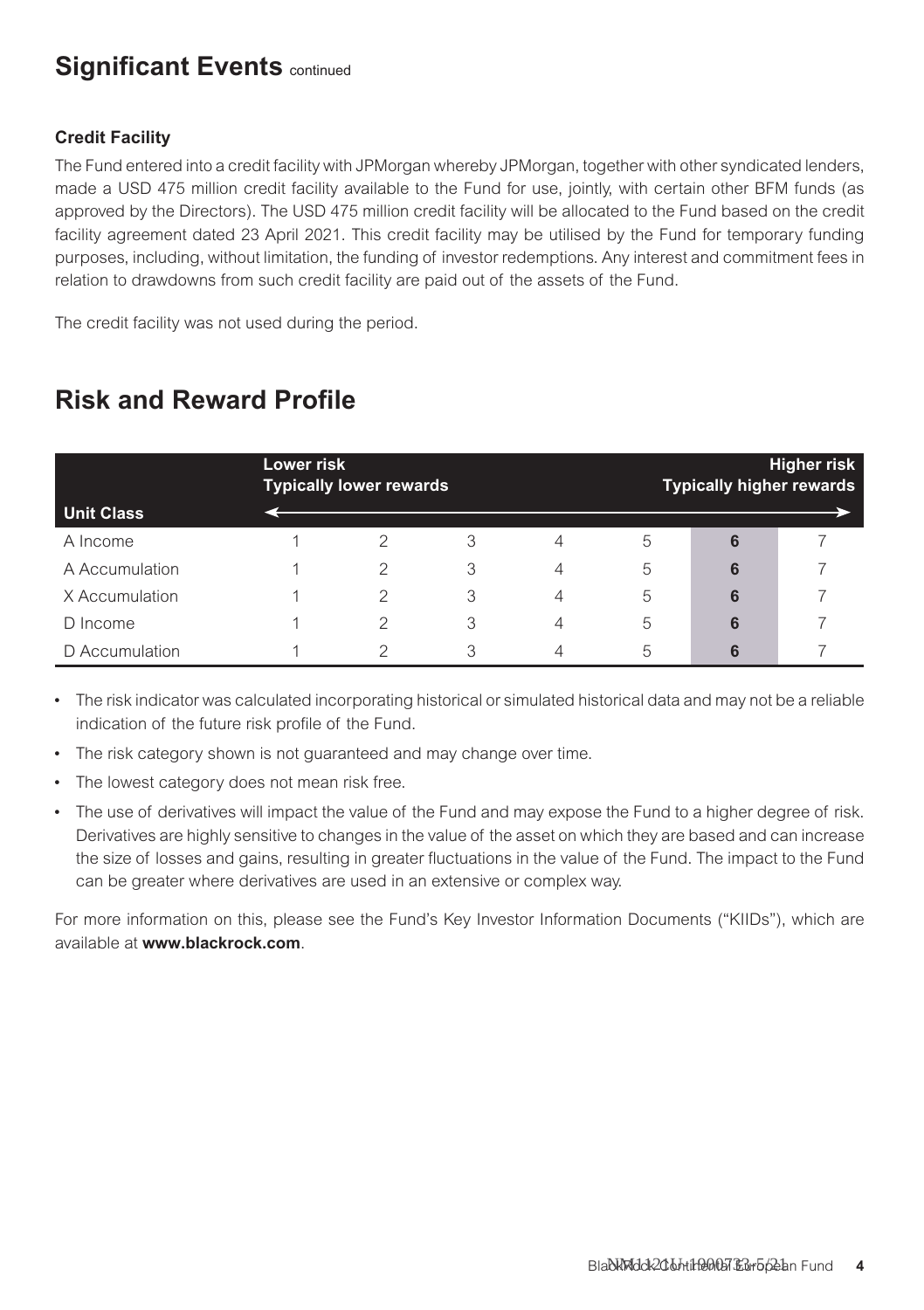## <span id="page-5-0"></span>**Investment Report**

for the six months ended 31 August 2021

#### **Investment Objective**

The aim of the Fund is to provide a return on your investment (generated through an increase in the value of the assets held by the Fund) (gross of fees) over the long term (5 or more consecutive years beginning at the point of investment) by investing in equities (i.e. shares) of companies incorporated or listed in Europe excluding the UK.

| Comparator benchmark          | Investment management approach |
|-------------------------------|--------------------------------|
| FTSE World Europe ex-UK Index | Active                         |

#### **Performance Summary**

The following table compares the Fund's realised performance against the performance of the relevant comparator benchmark during the financial period ended 31 August 2021.

The returns disclosed, based on bid-to-bid dealing prices (the price at which units are sold) and calculated net of fees, are the performance returns for the primary unit class of the Fund which has been selected as a representative unit class. The primary unit class represents the class of unit which is the highest charging unit class, free of any commissions or rebates, and is freely available. Performance returns for any other unit class can be made available on request.

|                            | <b>Fund return</b><br>$\%$ | Comparator<br><b>benchmark</b><br>$\%$ |
|----------------------------|----------------------------|----------------------------------------|
| Class D Accumulation Units | 29.28                      | 18.12                                  |

All financial investments involve an element of risk. Therefore, the value of your investment and the income from it will vary and the return of your initial investment amount cannot be guaranteed. Changes in exchange rates may cause the value of an investment to fluctuate. Past performance is not a guide to future performance and should not be the sole factor of consideration when selecting a product.

#### **Global Economic Overview**

Global equities, as represented by the MSCI All Country World Index ("ACWI"), posted a return of 15.61% (in GBP terms) for the six months ended 31 August 2021. The financial period began as mass COVID-19 vaccination programmes were in their early stages. Optimism about the prospect of a vaccine led return to normality drove a strong economic rebound and significant gains for most equities.

Patterns of economic growth varied in different regions of the world, as some economies declined again following the rapid rebound of markets in the second half of 2020, while others continued to expand. The US economy grew at a robust pace in the first half of 2021, due to increased consumer spending, while Japanese growth stalled. The UK economy contracted in the first quarter of 2021, before rebounding in the second quarter amid a surge in vaccinations. The Eurozone briefly fell into a recession in the first quarter of 2021 but returned to modest growth in the second quarter.

Emerging market economic performance varied, as growth stalled in Brazil and India, but continued in South Korea. China posted positive economic growth in the first half of 2021, although factory output and consumer sales showed signs of slowing by period end.

Renewed economic growth was supported by action from central banks, a key catalyst for the global equity rally. The US Federal Reserve ("the Fed") kept interest rates near zero and maintained major bond buying programmes to stabilise US Treasury and government agency debt markets. The Fed debated a reduction of asset purchases but indicated that it remains committed to a near zero interest rate policy, even if inflation (rate of increase in the prices of goods and services) does temporarily rise.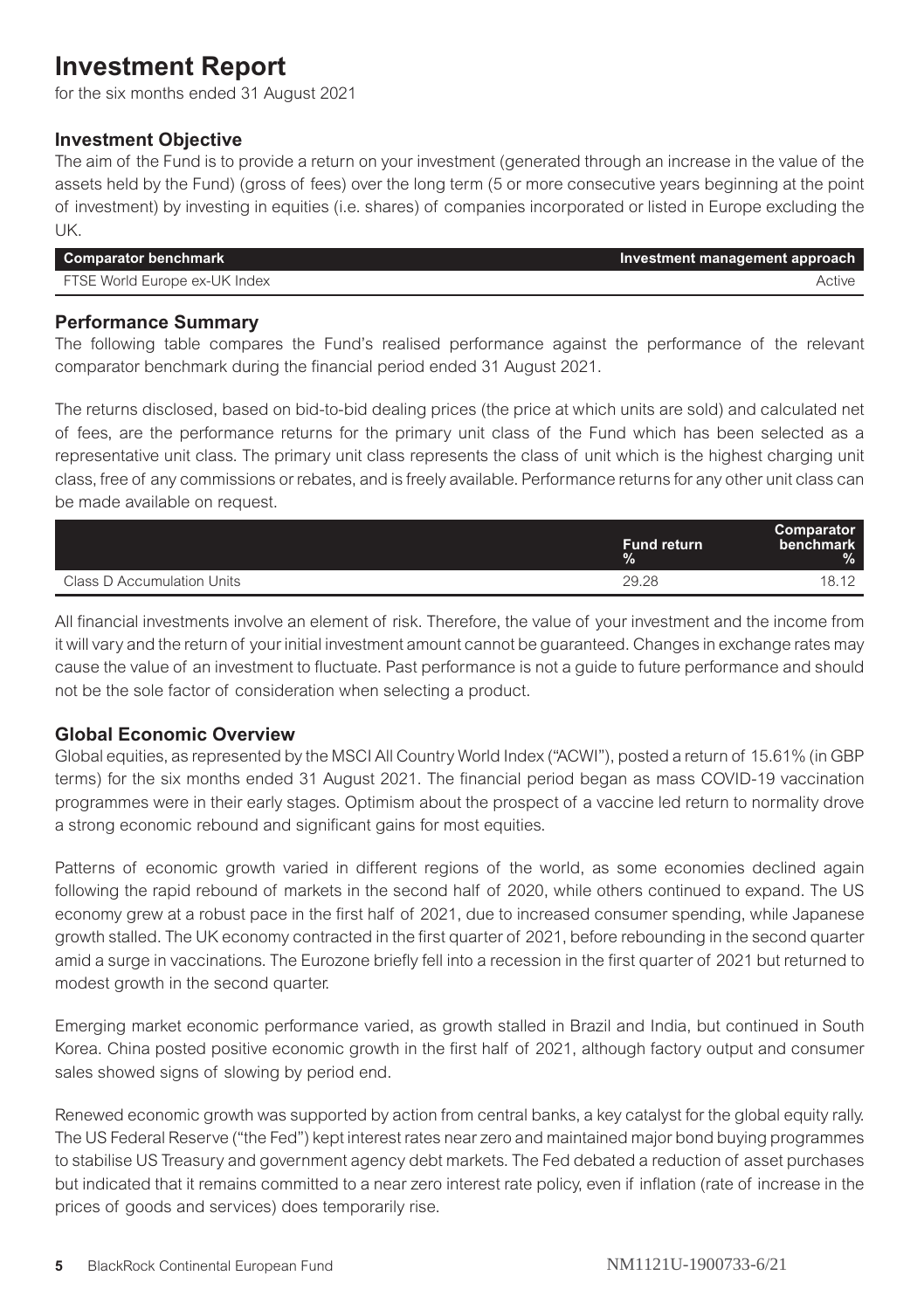### **Investment Report** continued

The Bank of England ("BoE") also maintained its near zero interest rate policy and a significant quantitative easing programme (a monetary policy where it buys bonds in order to inject money into the economy and lower the interest rates on savings and loans). However, inflation near the end of the period reached or topped the BoE's inflation target of 2%, leading to concern among some investors that the BoE could return to tighter monetary policy in 2022. Inflation pressure late in the financial period also affected the Eurozone, which led investors to expect that the European Central Bank would also face pressure to pursue a less accommodating monetary policy.

Most global equities increased in value throughout the financial period amid government efforts to distribute COVID-19 vaccines, with nearly 40% of the global population receiving at least one dose by the end of the period. High savings and the resumption of some leisure activities led to increased consumer spending as pent-up demand began to be released, while strong demand amid stock shortages led to a widespread resurgence in manufacturing activity and global trade. The surge in spending and constraints in some supply chains led to higher inflation during the reporting period.

Global bond performance was relatively muted, as heightened inflation expectations put pressure on returns. Corporate bonds gained only slightly amid high rates of issuance, as companies took advantage of low borrowing costs. US Treasuries gained in value, particularly longer-term bonds despite concerns that the Fed could raise interest rates earlier than expected due to rising inflation. Similarly, yields (which move inversely to prices) declined somewhat for most Japanese, UK, and European government bonds.

Emerging market equities posted a modest decline amid concerns that the fast spreading COVID-19 delta variant would interrupt growth. An abrupt shift in China's regulatory regime, particularly towards companies in the technology, education and gaming industries, also constrained emerging market equity returns. Emerging market bonds gained in value amid investors' search for yield, outpacing other international bonds for the financial period.

In the commodities market, gold prices fluctuated over the financial period before ending slightly higher, as investors' appetite for riskier assets increased amid the economic recovery. This created a headwind for gold as a perceived safe haven, but rising inflation expectations provided a tailwind for gold as an inflation hedge. Brent crude oil prices advanced notably, driven in part by strong demand from Asia, as the prospects for further economic growth improved and global trade rebounded. Supply and demand shifts induced by the pandemic and subsequent recovery led to significant volatility (market ups and downs) in the price of some commodities, notably timber, which rose to an all time high in May 2021 before declining sharply, ending the financial period significantly lower.

On the foreign exchanges, the US dollar rose against most other currencies, as a shift in tone from the Fed, which indicated the possibility of rate increases late in 2023, led to a strengthening US dollar. The Japanese yen, the euro, the Swiss franc, and the pound sterling declined against the US dollar, while the Chinese yuan was nearly flat.

#### **Fund Performance Review and Activity**

Over the six month period to 31 August 2021, the Fund's active return was 11.16%, outperforming its comparator benchmark (active return is the difference between the Fund's return and the comparator benchmark return).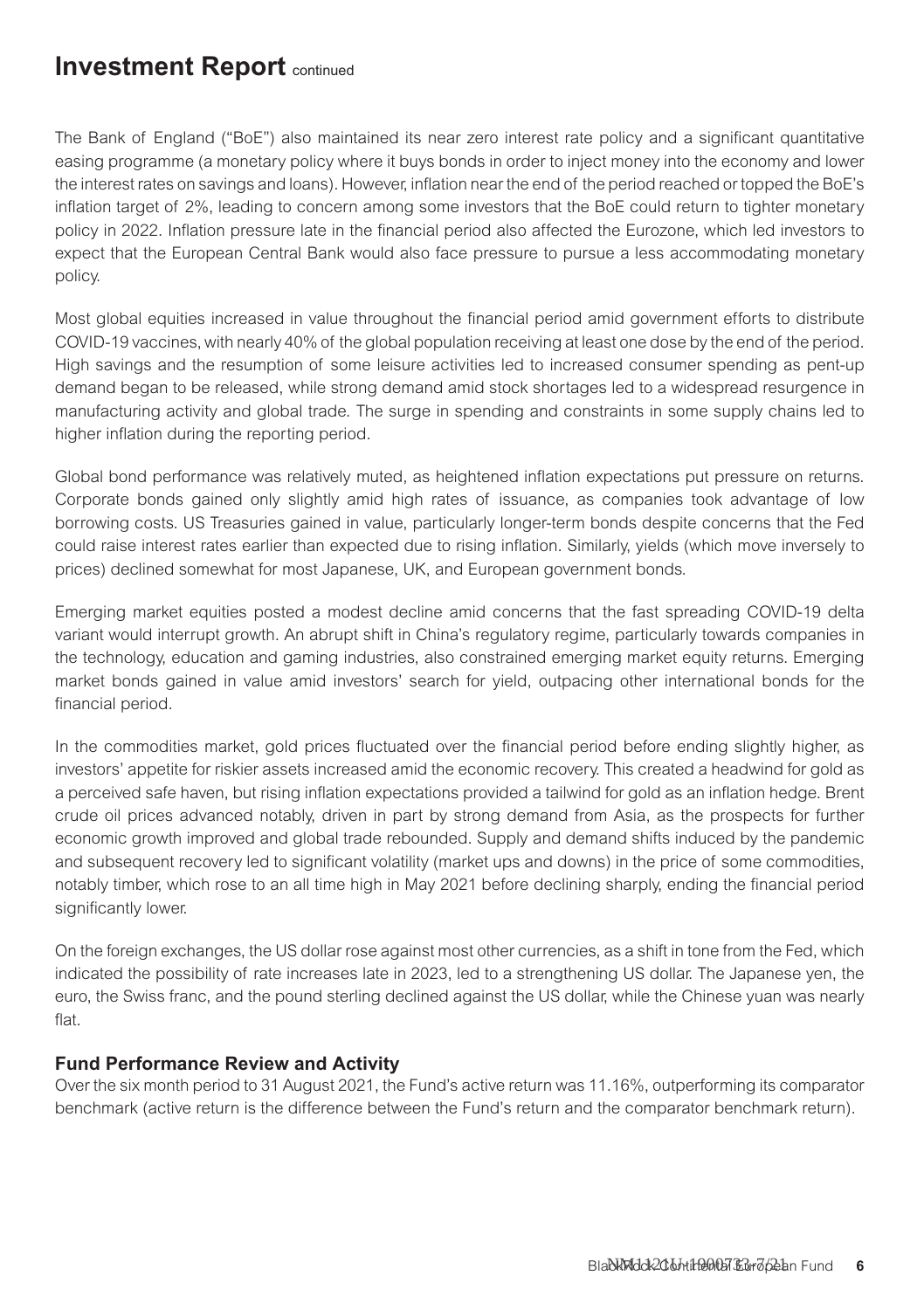## **Investment Report** continued

A strong earnings reporting season for the European market proved a primary driver of market return through the period. Market exuberance for the most cyclical companies (those with the greatest sensitivity to the economic cycle), as they reported recovering earnings post the COVID-19 troughs, gave way to a hunt for higher quality stocks in the latter part of the period. Growth remains reasonably underpinned for the economy but may begin to slow in certain parts of the market, increasing the need for careful stock selection.

The Fund delivered strong outperformance as many of our favoured stocks delivered exceptionally strong earnings results, not only versus 2020, but versus 2019 levels. Actions taken by management teams have, in some instances, improved businesses in the portfolio over the period, or helped prove their resilience. A number of portfolio companies are so well underpinned, management have confidence and visibility on earnings for a multi-year duration. Aligning our conviction and capital to these businesses, we believe, can generate attractive returns over the long-term.

During the financial period the following were the largest contributors to and detractors from the Fund's return relative to the comparator benchmark:

|                        | <b>Largest Contributors</b> |                         | <b>Largest Detractors</b> |
|------------------------|-----------------------------|-------------------------|---------------------------|
| <b>Stock</b>           | Effect on<br>Fund return    | <b>Stock</b>            | Effect on<br>Fund return  |
| Straumann <sup>#</sup> | 1.33%                       | $Safran$ #              | $(0.60\%)$                |
| IMCD <sup>#</sup>      | 1.17%                       | $Neste$ <sup>#</sup>    | $(0.55\%)$                |
| Sika <sup>#</sup>      | 1.04%                       | Amadeus IT <sup>#</sup> | $(0.53\%)$                |
| DSV Panalpina#         | 1.04%                       | Mastercard <sup>#</sup> | $(0.52\%)$                |
| $L$ onza $#$           | 1.01%                       | Logitech International# | $(0.40\%)$                |

# Overweight position - holds more exposure than the benchmark.

The top contributor to portfolio performance was dental implant manufacturer, Straumann. The company reported sales growing at a rate of 34% versus 20% consensus, with strength across the regions as consumer confidence and disposable income trends remain supportive. With sustainable cost cuts made in the business, we believe profitability stands to also be higher going forward.

Aerospace engine manufacturer, Safran, proved the largest detractor. Europe's slower vaccine roll out at the on set of the year, as well as the Delta variant of COVID-19 spreading, has once again pushed out travel recovery. This has somewhat weighed on Safran's returns.

The following table details the significant active positions, where the Fund was overweight (held more exposure than the comparator benchmark) and underweight (held less exposure than the comparator benchmark), at 31 August 2021 and 28 February 2021:

| Top overweight positions |                         |                          |                         |  |
|--------------------------|-------------------------|--------------------------|-------------------------|--|
| 31 August 2021           | 28 February 2021        |                          |                         |  |
| Sector                   | <b>Active Weighting</b> | Sector                   | <b>Active Weighting</b> |  |
| Technology               | 12.00%                  | Technology               | 10.90%                  |  |
| Industrials              | 6.30%                   | Industrials              | 5.30%                   |  |
| Consumer Discretionary   | 520%                    | <b>Consumer Services</b> | 4.30%                   |  |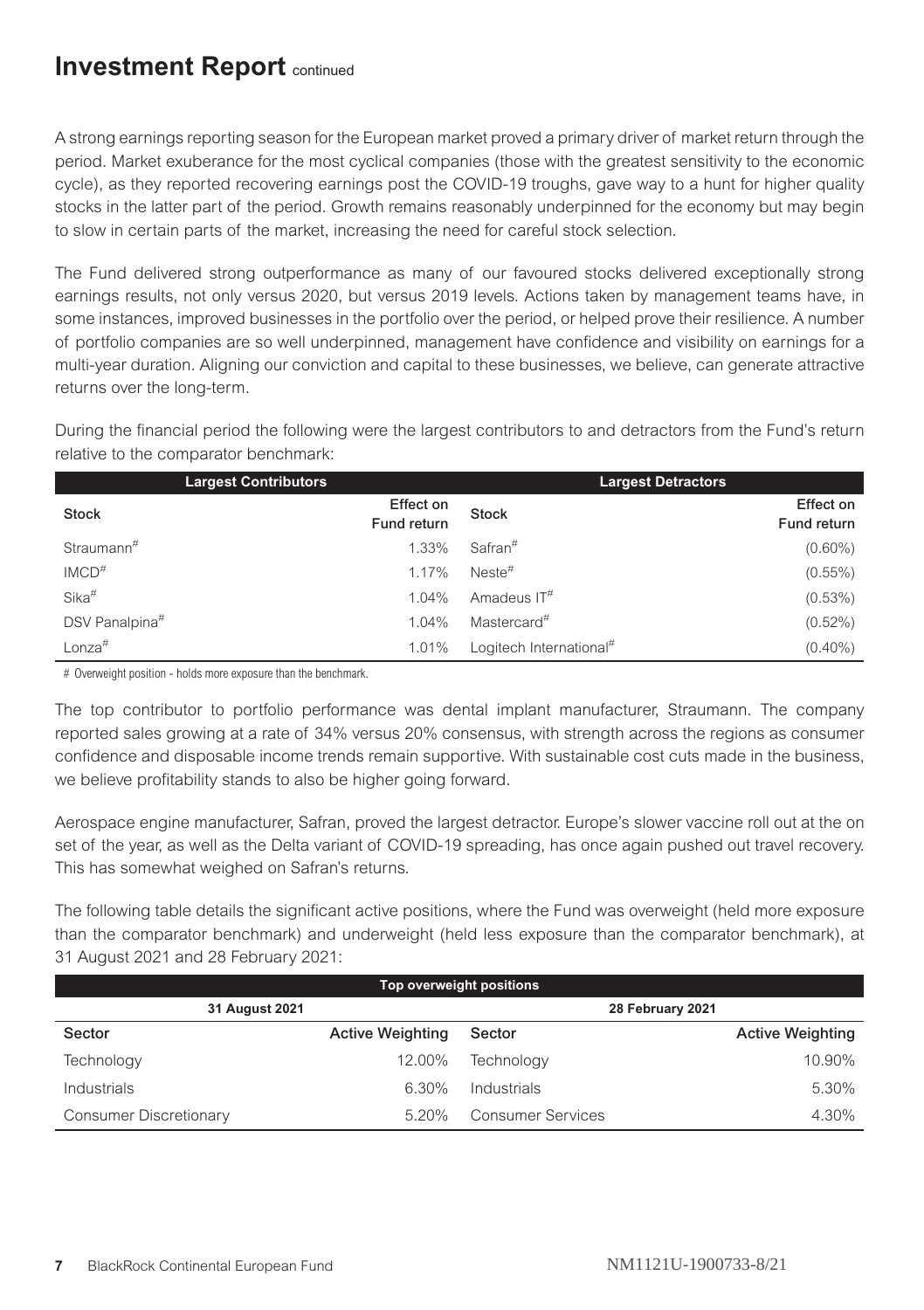## **Investment Report** continued

| Top underweight positions |                         |                        |                         |
|---------------------------|-------------------------|------------------------|-------------------------|
|                           | 31 August 2021          |                        | 28 February 2021        |
| Sector                    | <b>Active Weighting</b> | Sector                 | <b>Active Weighting</b> |
| Financials                | $(8.70\%)$              | Financials             | $(10.60\%)$             |
| Consumer Staples          | $(4.80\%)$              | <b>Utilities</b>       | $(4.70\%)$              |
| Utilities                 | $(4.30\%)$              | <b>Basic Materials</b> | $(2.80\%)$              |

Where the Fund is underweight to a sector the return from such sector will have an opposite effect on the Fund's active return. This may result in a sector being listed as a contributor/detractor but not listed on the Fund's Portfolio Statement.

The portfolio composition did not meaningfully change over the period. Our strategies typically have a duration of 3-5 years at minimum and we seek to generate outperformance over similar horizons. We have added to strategies where share price set back has provided opportunity, such as in some of the higher quality European companies through the first quarter of 2021. We have also taken advantage of new issuance, participating in the initial public offering (IPO) of a financial services company with a strong market presence, growth and potential for margin expansion.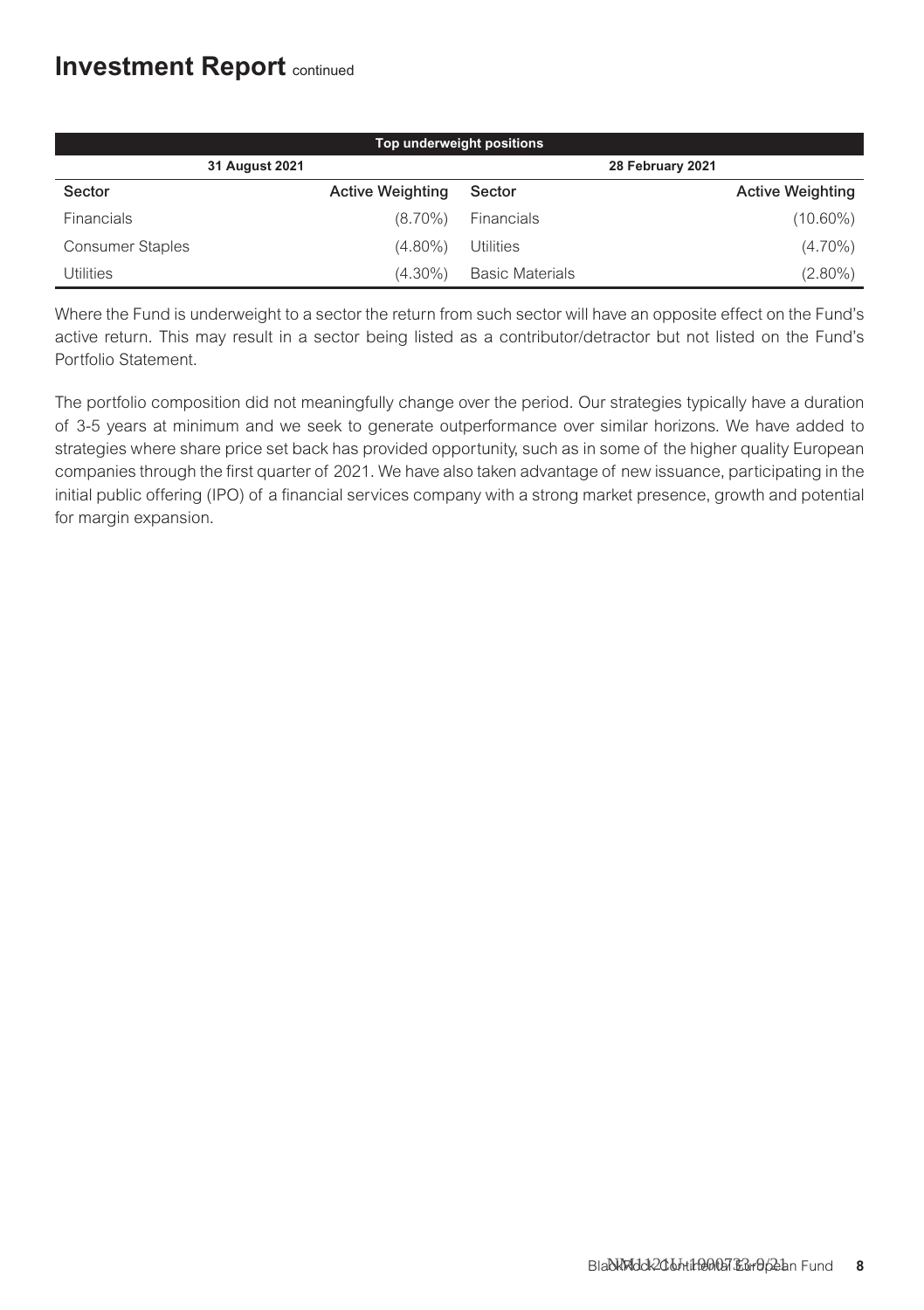#### **Net Asset Value**

|                          |                       |                        | <b>Net Asset Value</b> |
|--------------------------|-----------------------|------------------------|------------------------|
|                          |                       | <b>Net Asset Value</b> | per Unit               |
| <b>At 31 August 2021</b> | <b>Units in Issue</b> | £000's                 | p                      |
| A Income                 | 441.778               | 16.492                 | 3,733                  |
| A Accumulation           | 4.234.233             | 192.146                | 4,538                  |
| X Accumulation           | 21.505.418            | 59.497                 | 276.7                  |
| D Income                 | 4.607.670             | 175.480                | 3.808                  |
| D Accumulation           | 14,717,140            | 716.252                | 4.867                  |

#### **Distributions Payable for the period to 31 August 2021**

Any income available will be distributed annually on 30 April.

#### **Operating Charges**

|                   | 1.3.2021     | 1.3.2020     |
|-------------------|--------------|--------------|
| <b>Unit Class</b> | to 31.8.2021 | to 28.2.2021 |
| A Income          | 1.67%        | 1.68%        |
| A Accumulation    | 1.67%        | 1.68%        |
| X Accumulation    | 0.02%        | 0.03%        |
| D Income          | 0.92%        | 0.93%        |
| D Accumulation    | 0.91%        | 0.92%        |

Operating charges are annualised and exclude portfolio trade-related costs, except costs paid to the custodian/depositary and entry/exit charges paid to an underlying collective investment scheme (if any).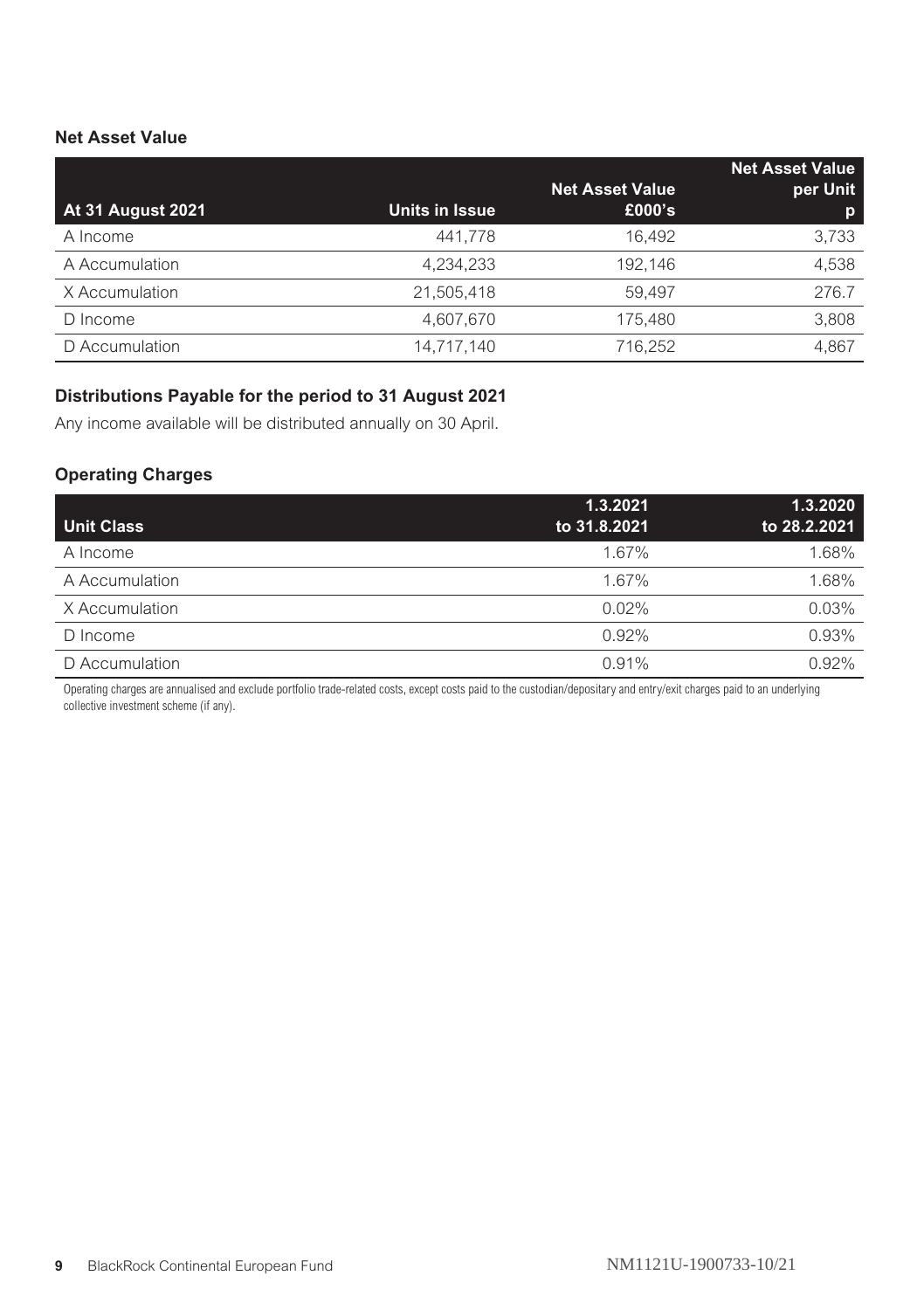## <span id="page-10-0"></span>**Portfolio Statement** (unaudited)

at 31 August 2021

| <b>Holding or</b><br><b>Nominal</b><br>Value | Investment                                  | <b>Market</b><br>Value<br>£000's | $%$ of<br><b>Total</b><br><b>Net</b><br><b>Assets</b> |
|----------------------------------------------|---------------------------------------------|----------------------------------|-------------------------------------------------------|
|                                              | EQUITIES - 98.21%; 28.2.2021 98.72%         |                                  |                                                       |
|                                              | Belgium - 0.00%; 28.2.2021 0.71%            |                                  |                                                       |
|                                              | Denmark - 19.23%; 28.2.2021 18.82%          |                                  |                                                       |
|                                              | 157.909 Chemometec <sup>Ø</sup>             | 18,544                           | 1.60                                                  |
|                                              | 326,065 DSV Panalpina                       | 60.999                           | 5.26                                                  |
|                                              | 450,569 Netcompany <sup>Ø</sup>             | 42,497                           | 3.66                                                  |
|                                              | 705,174 Novo Nordisk                        | 52,043                           | 4.49                                                  |
|                                              | 520,475 Royal Unibrew                       | 48,970                           | 4.22                                                  |
|                                              |                                             | 223.053                          | 19.23                                                 |
|                                              | Finland - 2.13%; 28.2.2021 2.55%            |                                  |                                                       |
| 559,108 Neste                                |                                             | 24,701                           | 2.13                                                  |
|                                              | France - 13.07%; 28.2.2021 15.70%           |                                  |                                                       |
| 996,921 ALD                                  |                                             | 10,282                           | 0.89                                                  |
|                                              | 24,957 Hermes International                 | 26,663                           | 2.30                                                  |
| 56,417 Kering                                |                                             | 32,581                           | 2.81                                                  |
|                                              | 108,824 LVMH Moet Hennessy<br>Louis Vuitton | 58,516                           | 5.05                                                  |
| 259,809 Safran                               |                                             | 23.430                           | 2.02                                                  |
|                                              |                                             | 151,472                          | 13.07                                                 |
|                                              | Germany - 3.22%; 28.2.2021 6.45%            |                                  |                                                       |
| 51,637 adidas                                |                                             | 13,273                           | 1.14                                                  |
| 29,131 Rational                              |                                             | 24,137                           | 2.08                                                  |
|                                              |                                             | 37,410                           | 3.22                                                  |
|                                              | Ireland - 2.04%; 28.2.2021 1.68%            |                                  |                                                       |
| 283,294 Kingspan                             |                                             | 23,653                           | 2.04                                                  |
|                                              | Italy - 5.42%; 28.2.2021 6.18%              |                                  |                                                       |
|                                              | 110.338 DiaSorin <sup>0</sup>               | 18,214                           | 1.57                                                  |
| 151,249 Ferrari <sup>Ø</sup>                 |                                             | 23,823                           | 2.05                                                  |
|                                              | 1.538.470 FinecoBank Banca<br>Fineco        | 20,873                           | 1.80                                                  |
|                                              |                                             | 62,910                           | 5.42                                                  |
|                                              | Netherlands - 12.66%; 28.2.2021 11.47%      |                                  |                                                       |
| 128,596 ASML                                 |                                             | 78,167                           | 6.74                                                  |
|                                              | 472.761 BE Semiconductor                    | 31,532                           | 2.72                                                  |
|                                              | Industries                                  |                                  |                                                       |

| <b>Holding</b> or<br><b>Nominal</b><br>Value | Investment                                                            | <b>Market</b><br>Value | $%$ of<br><b>Total</b><br><b>Net</b><br>£000's Assets |
|----------------------------------------------|-----------------------------------------------------------------------|------------------------|-------------------------------------------------------|
| 257,970 IMCD                                 |                                                                       | 37,062                 | 3.20                                                  |
|                                              |                                                                       | 146,761                | 12.66                                                 |
|                                              | Poland - 1.69%; 28.2.2021 1.91%                                       |                        |                                                       |
|                                              | 1,481,048 Allegro.eu <sup>Ø</sup>                                     | 19,592                 | 1.69                                                  |
|                                              | Spain - 2.13%; 28.2.2021 1.78%                                        |                        |                                                       |
|                                              | 561,535 Amadeus IT <sup>Ø</sup>                                       | 24,644                 | 2.13                                                  |
|                                              | Sweden - 7.00%; 28.2.2021 6.04%                                       |                        |                                                       |
|                                              | 492,256 Atlas Copco <sup>Ø</sup>                                      | 24,769                 | 2.14                                                  |
|                                              | 514.221 Avanza Bank <sup>Ø</sup>                                      | 14.433                 | 1.24                                                  |
| 632,511 Epiroc                               |                                                                       | 10,200                 | 0.88                                                  |
| 2,502,468 Hexagon                            |                                                                       | 31,797                 | 2.74                                                  |
|                                              |                                                                       | 81,199                 | 7.00                                                  |
|                                              | Switzerland - 23.20%; 28.2.2021 19.33%                                |                        |                                                       |
|                                              | 314,169 Logitech International <sup>0</sup>                           | 23,732                 | 2.05                                                  |
| 106,335 Lonza                                |                                                                       | 65,720                 | 5.67                                                  |
|                                              | 20.405 Partners                                                       | 26.395                 | 2.28                                                  |
| 235,909 Sika <sup>Ø</sup>                    |                                                                       | 62,383                 | 5.38                                                  |
|                                              | 669.024 STMicroelectronics                                            | 21,811                 | 1.88                                                  |
|                                              | 28,619 Straumann                                                      | 40.353                 | 3.48                                                  |
| 92,004 VAT                                   |                                                                       | 28,476                 | 2.46                                                  |
|                                              |                                                                       | 268,870                | 23.20                                                 |
|                                              | United Kingdom - 4.26%; 28.2.2021 3.07%                               |                        |                                                       |
| 1,330,341 Allfunds                           |                                                                       | 17,314                 | 1.49                                                  |
| 1,473,631 RELX                               |                                                                       | 32,070                 | 2.77                                                  |
|                                              |                                                                       | 49,384                 | 4.26                                                  |
|                                              | United States of America - 2.16%; 28.2.2021 3.03%                     |                        |                                                       |
|                                              | 97.517 Mastercard <sup>Ø</sup>                                        | 25,005                 | 2.16                                                  |
|                                              | <b>COLLECTIVE INVESTMENT</b><br>SCHEMES - 0.94; 28.2.2021 0.74%       |                        |                                                       |
|                                              | Short-term Money Market Funds - 0.94%; 28.2.2021 0.74%                |                        |                                                       |
|                                              | 109,175 BlackRock ICS Sterling Liquid<br>Environmentally Aware Fund - | 10,919                 | 0.94                                                  |

Agency Income Class†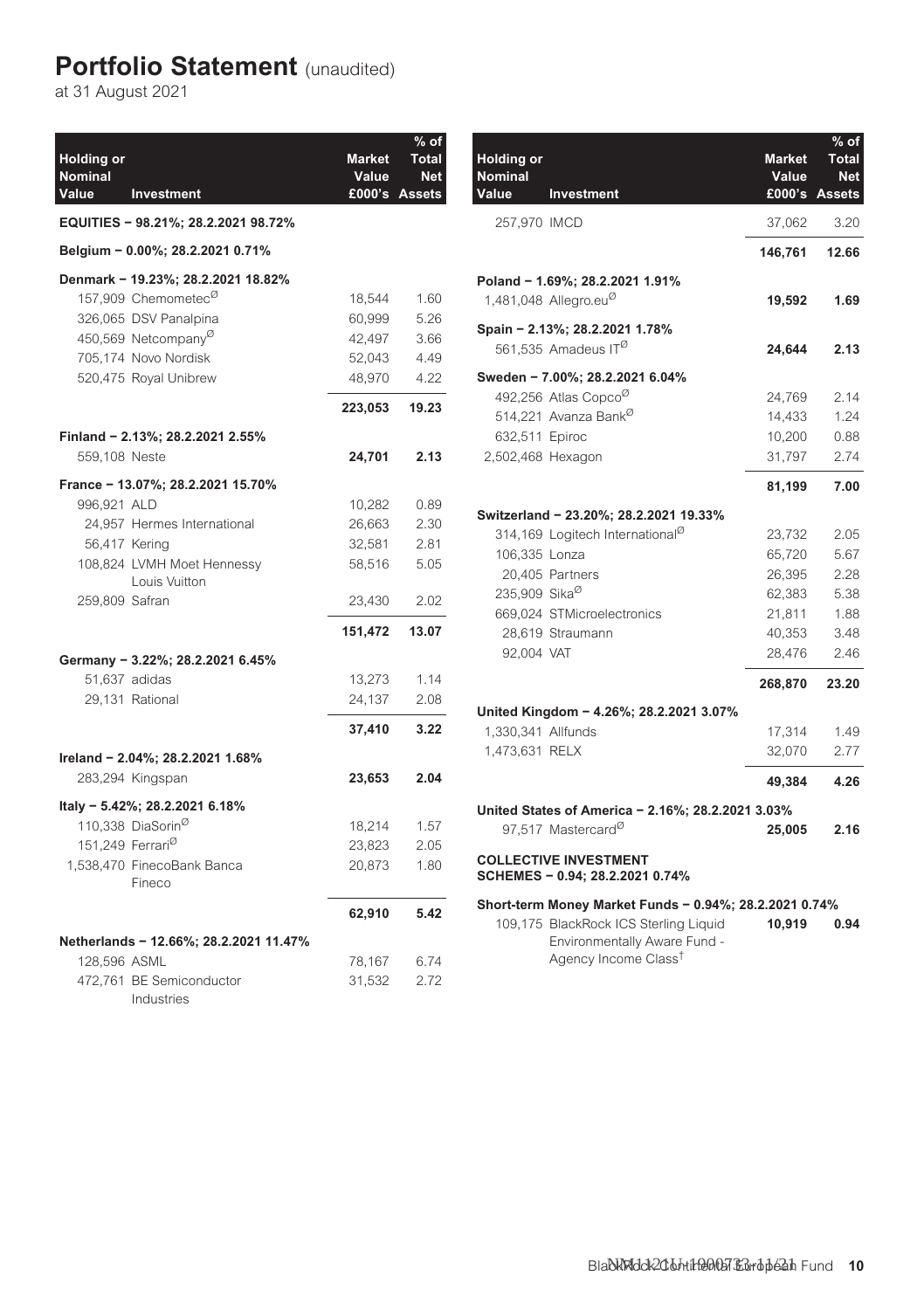| <b>Holding or</b><br><b>Nominal</b><br>Value<br>Investment             | Underlying<br><b>Market</b><br>Value<br><b>Exposure - Derivatives</b><br>£000's | $%$ of<br>Total<br><b>Net</b><br>£000's Assets |
|------------------------------------------------------------------------|---------------------------------------------------------------------------------|------------------------------------------------|
| DERIVATIVES - 0.01%; 28.2.2021 (0.01%)                                 |                                                                                 |                                                |
| Futures - 0.01%; 28.2.2021 (0.01%)<br>528 Euro Stoxx 50 September 2021 | 19.015<br>65                                                                    | 0.01                                           |
| <b>Portfolio of investments</b>                                        | 1,149,638                                                                       | 99.16                                          |
| Net other assets                                                       | 10.229                                                                          | 0.84                                           |
| <b>Total net assets</b>                                                | 1.159.867                                                                       | 100.00                                         |

Unless otherwise stated, all securities are either listed on a recognised exchange or traded on an eligible securities market.

Underlying exposure has been calculated according to the guidelines issued by the European Securities and Markets Authority ("ESMA") (as adopted by the FCA) and represents the market value of<br>an equivalent position in the

 $\alpha$  All or a portion of this investment represents a security on loan.

† Managed by a related party.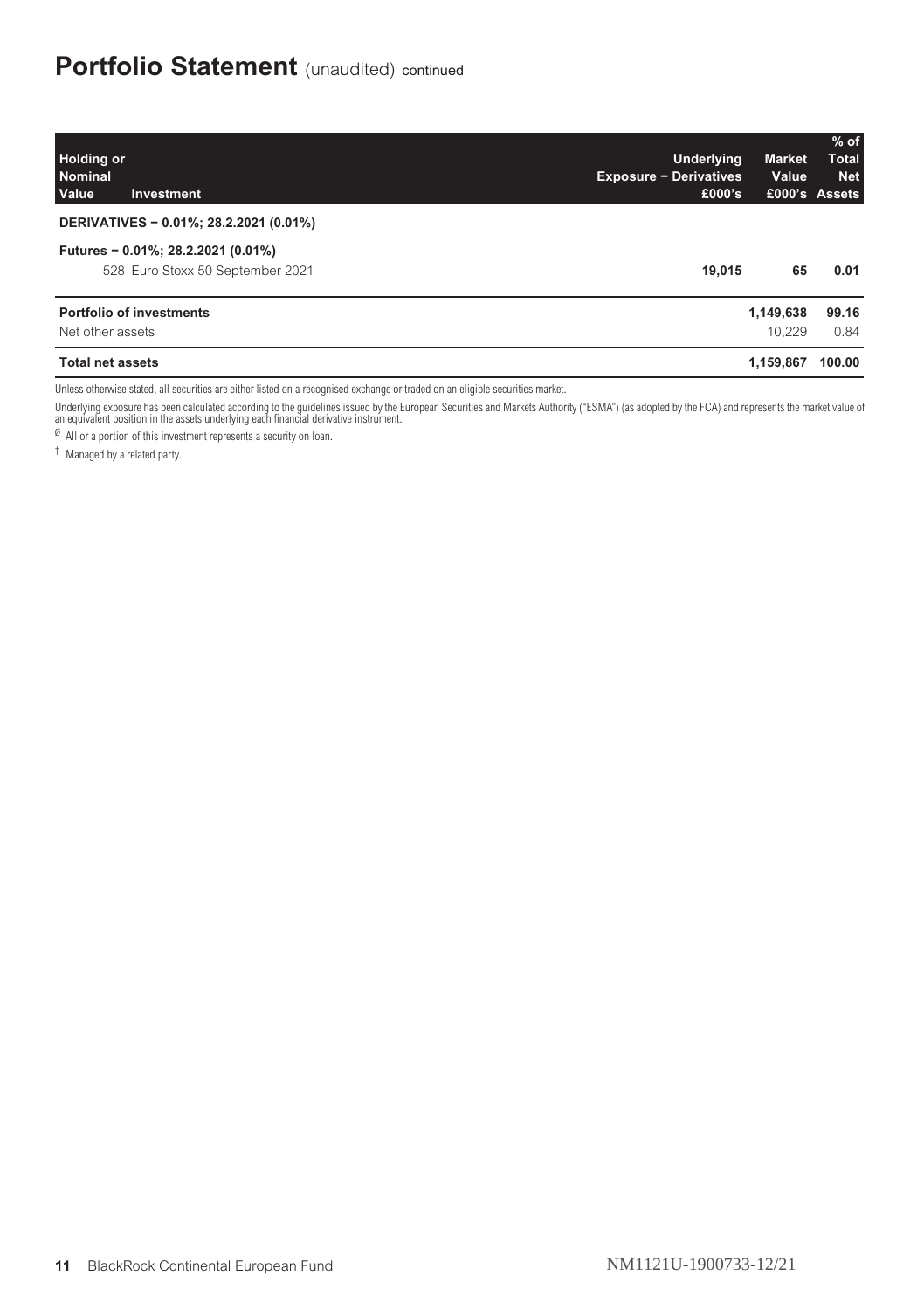## <span id="page-12-0"></span>**Statement of Total Return (unaudited)**

for the six months ended 31 August 2021

|                                                     |          | 31.8.2021 |          | 31.8.2020 |
|-----------------------------------------------------|----------|-----------|----------|-----------|
|                                                     | £000's   | £000's    | £000's   | £000's    |
| Income                                              |          |           |          |           |
| Net capital gains                                   |          | 247,972   |          | 108,998   |
| Revenue                                             | 7,718    |           | 6.391    |           |
| Expenses                                            | (4, 854) |           | (3, 513) |           |
| Interest payable and similar                        |          |           |          |           |
| charges                                             | (4)      |           | (4)      |           |
| Net revenue before taxation                         | 2,860    |           | 2,874    |           |
| Taxation                                            | (776)    |           | (666)    |           |
| Net revenue after taxation                          |          | 2,084     |          | 2,208     |
| Change in net assets<br>attributable to unitholders |          |           |          |           |
| from investment activities                          |          | 250,056   |          | 111,206   |

## **Statement of Change in Net Assets Attributable to Unitholders**

(unaudited) for the six months ended 31 August 2021

|                                                                                | £000's     | 31.8.2021<br>£000's | £000's   | 31.8.2020<br>£000's |
|--------------------------------------------------------------------------------|------------|---------------------|----------|---------------------|
| Opening net assets attributable<br>to unitholders                              |            | 793.507             |          | 631,594             |
| Amounts receivable on issue of units                                           | 223.715    |                     | 76.574   |                     |
| Amounts payable on cancellation of units                                       | (107, 411) |                     | (98,929) |                     |
|                                                                                |            | 116.304             |          | (22, 355)           |
| Change in net assets attributable to<br>unitholders from investment activities |            | 250.056             |          | 111.206             |
| Closing net assets attributable<br>to unitholders                              |            | 1,159,867           |          | 720.445             |

The above statement shows the comparative closing net assets at 31 August 2020 whereas the current accounting period commenced 1 March 2021.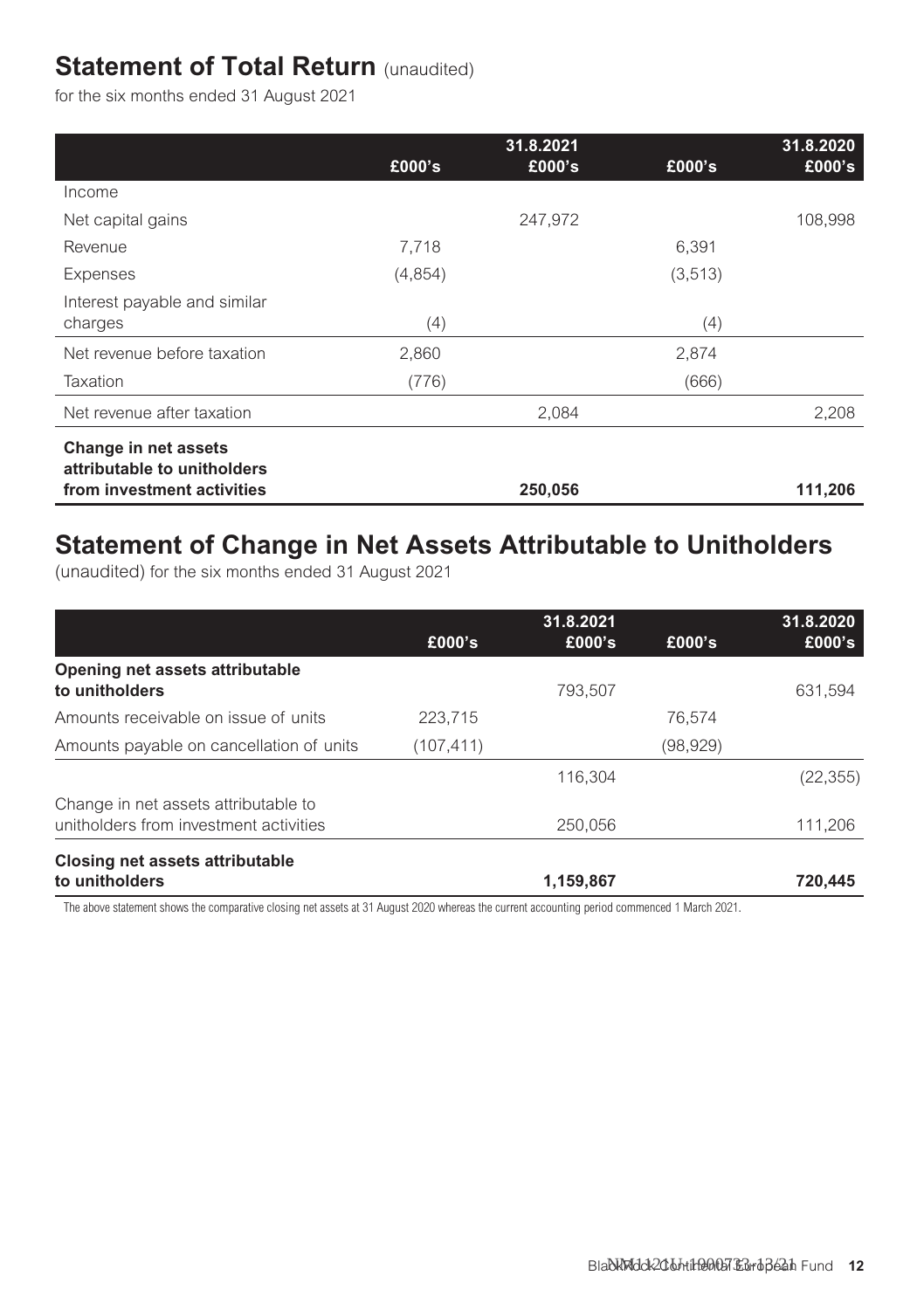## <span id="page-13-0"></span>**Balance Sheet** (unaudited)

at 31 August 2021

|                                        | 31.8.2021<br>£000's | 28.2.2021<br>£000's |
|----------------------------------------|---------------------|---------------------|
| Assets:                                |                     |                     |
| Fixed assets                           |                     |                     |
| $-$ Investment assets                  | 1,149,638           | 789,239             |
| Current assets                         |                     |                     |
| - Debtors                              | 8,608               | 9,611               |
| - Cash and bank balances               | 9,326               | 2,388               |
| <b>Total assets</b>                    | 1,167,572           | 801,238             |
| Liabilities:                           |                     |                     |
| Investment liabilities                 |                     | (73)                |
| Creditors                              |                     |                     |
| - Distributions payable                |                     | (31)                |
| - Other creditors                      | (7, 705)            | (7,627)             |
| <b>Total liabilities</b>               | (7, 705)            | (7, 731)            |
| Net assets attributable to unitholders | 1,159,867           | 793,507             |

G D Bamping (Director) M T Zemek (Director) BlackRock Fund Managers Limited 26 October 2021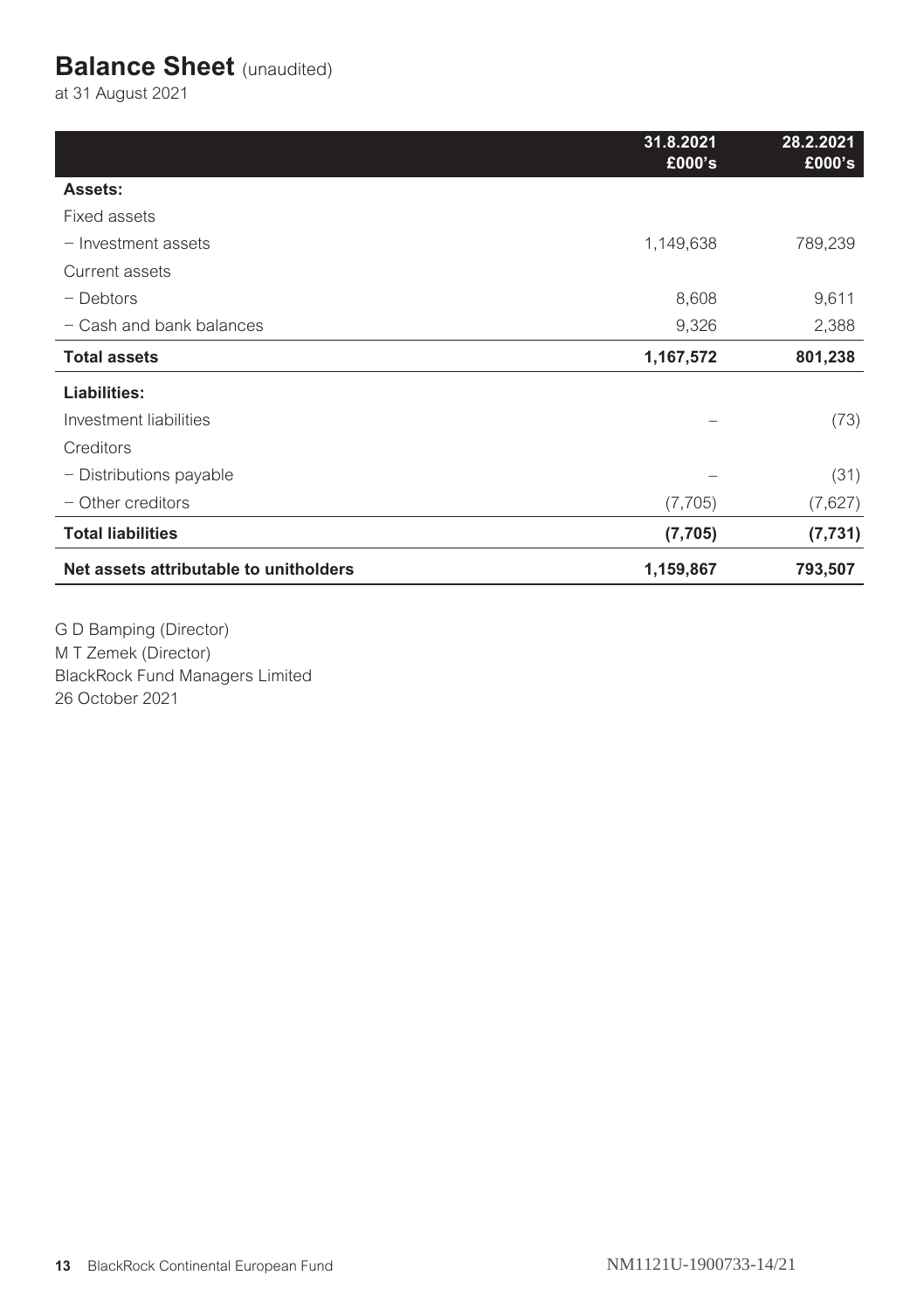## <span id="page-14-0"></span>**Notes to Financial Statements** (unaudited)

for the six months ended 31 August 2021

#### **1. Accounting Policies**

The financial statements have been prepared in accordance with United Kingdom Generally Accepted Accounting Practice ("UK GAAP") and the Statement of Recommended Practice for Authorised Funds (the "SORP") issued by the Investment Management Association (now known as the Investment Association) in May 2014 and amended in June 2017.

The accounting policies applied are consistent with those of the financial statements for the year ended 28 February 2021 and are described in those annual financial statements.

#### **2. Financial risks**

The Fund's investment activities expose it to the various types of risk which are associated with the financial instruments and markets in which it invests. The risks are substantially consistent with those disclosed in the previous annual financial statements with the exception of those outlined below.

#### **Market risk arising from price risk**

Price risk is the risk that the fair value or future cash flows of a financial instrument will fluctuate because of changes in market prices (other than those arising from interest rate risk or currency risk), whether those changes are caused by factors specific to the individual financial instrument or its issuer, or factors affecting similar financial instruments traded in the market. Local, regional or global events such as war, acts of terrorism, the spread of infectious illness or other public health issue, recessions, or other events could have a significant impact on the Fund and market prices of its investments.

The infectious respiratory illness caused by a novel coronavirus known as COVID-19 has given rise to an extended global pandemic. This coronavirus has resulted in travel restrictions, closed international borders, enhanced health screenings at ports of entry and elsewhere, disruption of and delays in healthcare service preparation and delivery, prolonged quarantines, cancellations, supply chain disruptions, and lower consumer demand, as well as general concern and uncertainty. While developments are being made with a view to ameliorating the effects of the pandemic, including the adoption in many countries of widescale vaccination programmes, the impact of COVID-19 continues to adversely affect the economies of many nations across the entire global economy, individual issuers and capital markets. It is not yet possible to predict with any accuracy how long this impact will continue to be felt. In addition, the impact of infectious illnesses in emerging market countries may be greater in impact, and more prolonged in duration, due to generally less established healthcare systems. Public health crises caused by the COVID-19 outbreak may exacerbate other pre-existing political, social and economic risks in certain countries or globally. The duration of the COVID-19 outbreak and its effects cannot be determined with certainty.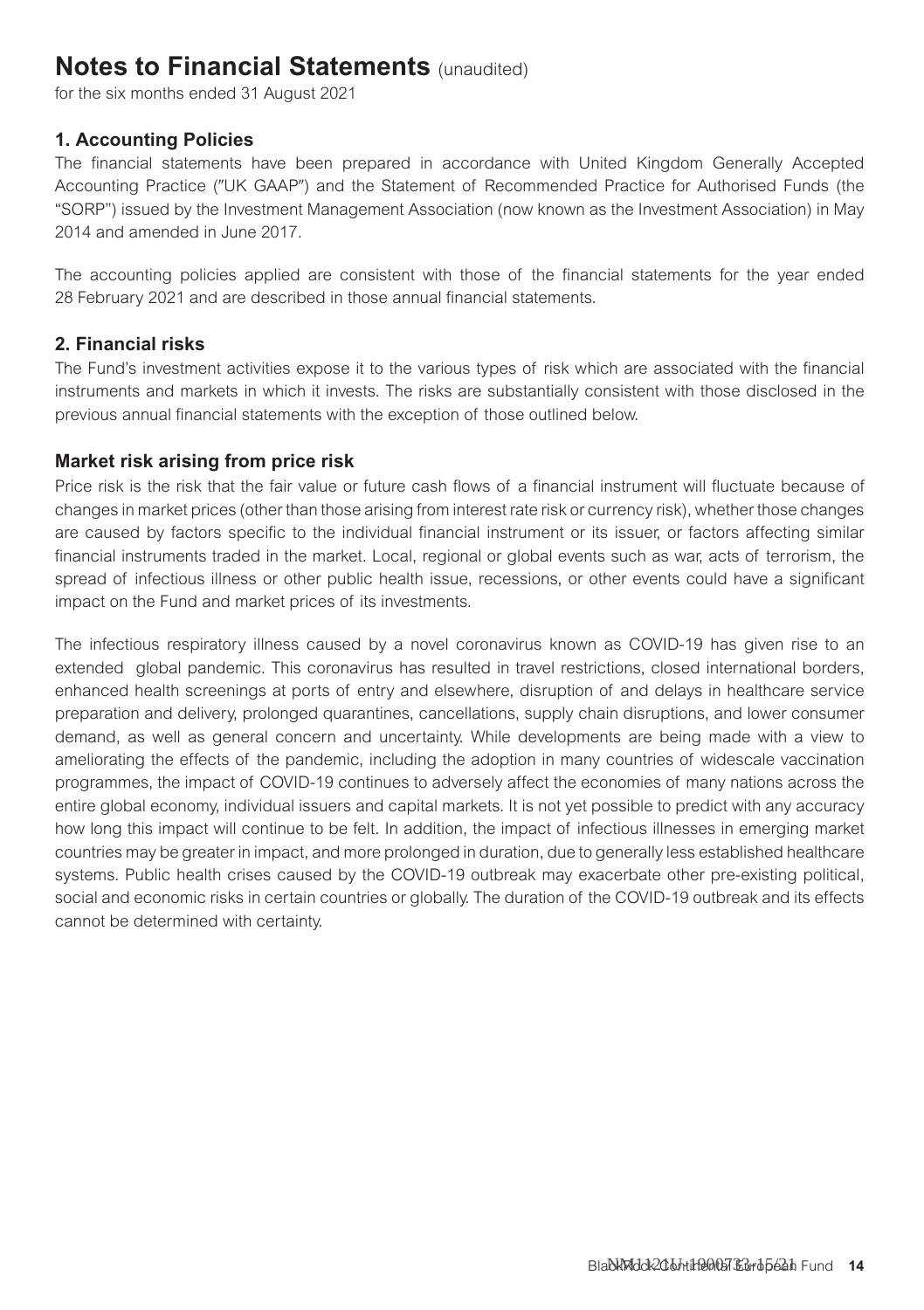## <span id="page-15-0"></span>**Supplementary Information**

#### **Efficient Portfolio Management Techniques**

The Manager may, on behalf of the Fund and subject to the conditions and within the limits laid down by the FCA, the Prospectus, as amended from time to time, and the ESMA Guidelines (as adopted by the FCA), employ techniques and instruments relating to transferable securities. These include repurchases/reverse repurchase transactions ("repo transactions") and securities lending, provided that such techniques and instruments are used for efficient portfolio management purposes.

#### **Securities Lending**

Securities lending transactions entered into by the Fund are subject to a written legal agreement between the Fund and the Stock Lending Agent, BlackRock Advisors (UK) Limited, a related party to the Fund, and separately between the Stock Lending Agent and the approved borrowing counterparty. Collateral received in exchange for securities lent is transferred under a title transfer arrangement and is delivered to and held in an account with a tri-party collateral manager in the name of The Bank of New York Mellon (International) Limited ("the Trustee") on behalf of the Fund. Collateral received is segregated from the assets belonging to the Fund's Trustee or the Stock Lending Agent.

The following table details the value of securities on loan as a proportion of the Fund's total lendable assets and Net Asset Value (NAV) as at 31 August 2021 and the income earned for the period ended 31 August 2021. Total lendable assets represents the aggregate value of assets forming part of the Fund's securities lending programme. This excludes any assets held by the Fund that are not considered lendable due to any market, regulatory, investment or other restriction.

| <b>Securities on loan</b> |          |                      |  |  |
|---------------------------|----------|----------------------|--|--|
| Income earned £000's      | % of NAV | % of lendable assets |  |  |
| 56                        | 6.86     | 7.66                 |  |  |

The total income earned from securities lending transactions is split between the relevant Fund and the Stock Lending Agent. The Fund receives 62.5% while the Stock Lending Agent receives 37.5% of such income, with all operational costs borne out of the Stock Lending Agent's share.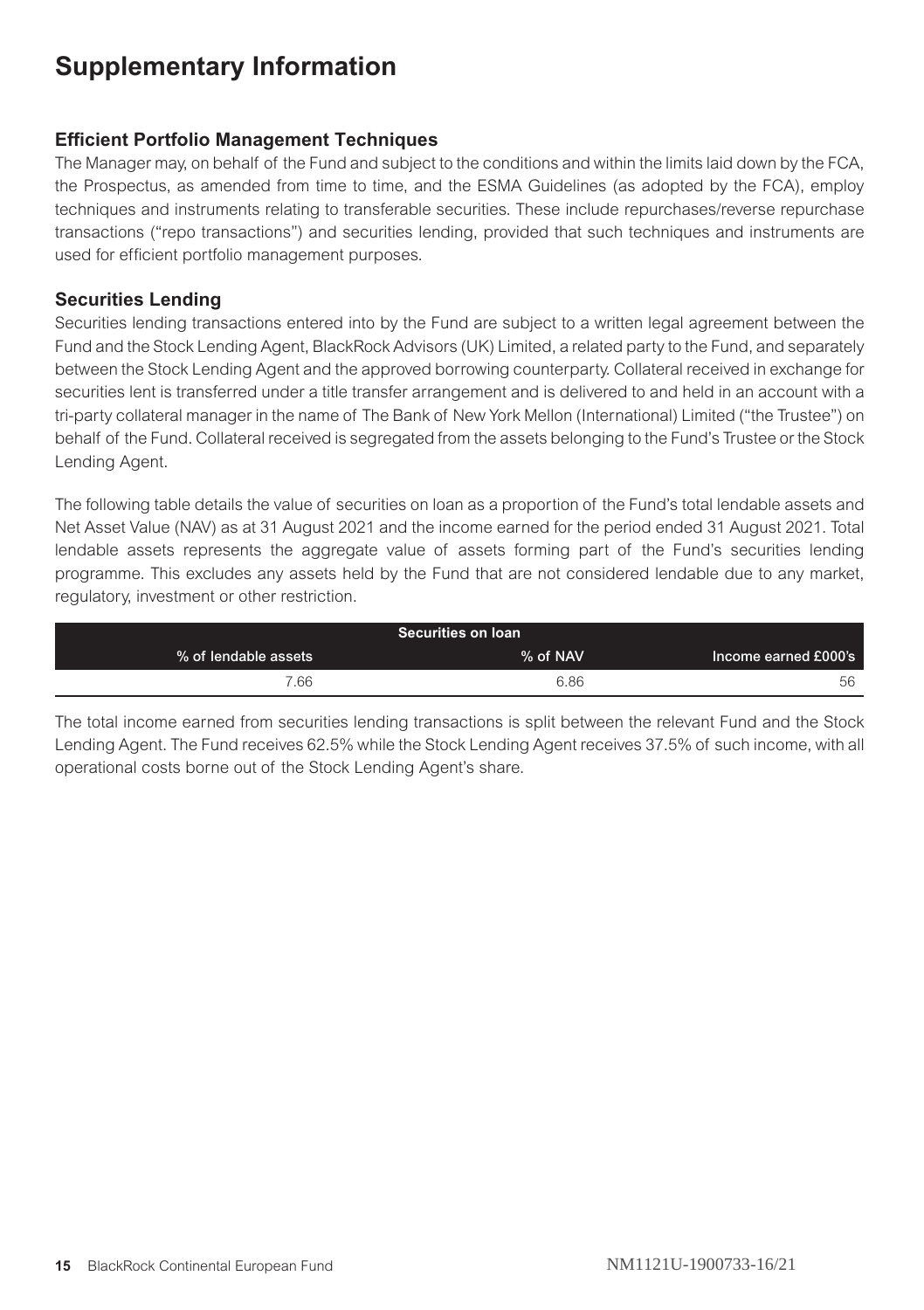The following table details the value of securities on loan (individually identified in the Fund's portfolio statement) and associated collateral received, analysed by counterparty as at 31 August 2021.

|                                            |                                               | <b>Securities Lending</b>          |                                         |  |
|--------------------------------------------|-----------------------------------------------|------------------------------------|-----------------------------------------|--|
| Counterparty                               | Counterparty's<br>country of<br>establishment | <b>Amount</b><br>on loan<br>£000's | <b>Collateral</b><br>received<br>£000's |  |
| <b>Barclays Capital Securities Limited</b> | UK                                            | 3,461                              | 3,949                                   |  |
| Citigroup Global Markets Limited           | UK.                                           | 275                                | 379                                     |  |
| Credit Suisse AG Dublin Branch             | Ireland                                       | 4,277                              | 4,654                                   |  |
| Credit Suisse International                | UK                                            | 4,251                              | 4,624                                   |  |
| Deutsche Bank AG                           | Germany                                       | 4,133                              | 4,601                                   |  |
| <b>HSBC Bank Plc</b>                       | UK                                            | 33,057                             | 35,760                                  |  |
| J.P. Morgan Securities Plc                 | UK.                                           | 258                                | 286                                     |  |
| Merrill Lynch International                | UK                                            | 15.165                             | 17,823                                  |  |
| Morgan Stanley & Co. International Plc     | UK                                            | 12,634                             | 13,869                                  |  |
| <b>UBS AG</b>                              | Switzerland                                   | 2,041                              | 2,237                                   |  |
| Total                                      |                                               | 79,552                             | 88,182                                  |  |

All securities on loan have an open maturity tenor as they are recallable or terminable on a daily basis.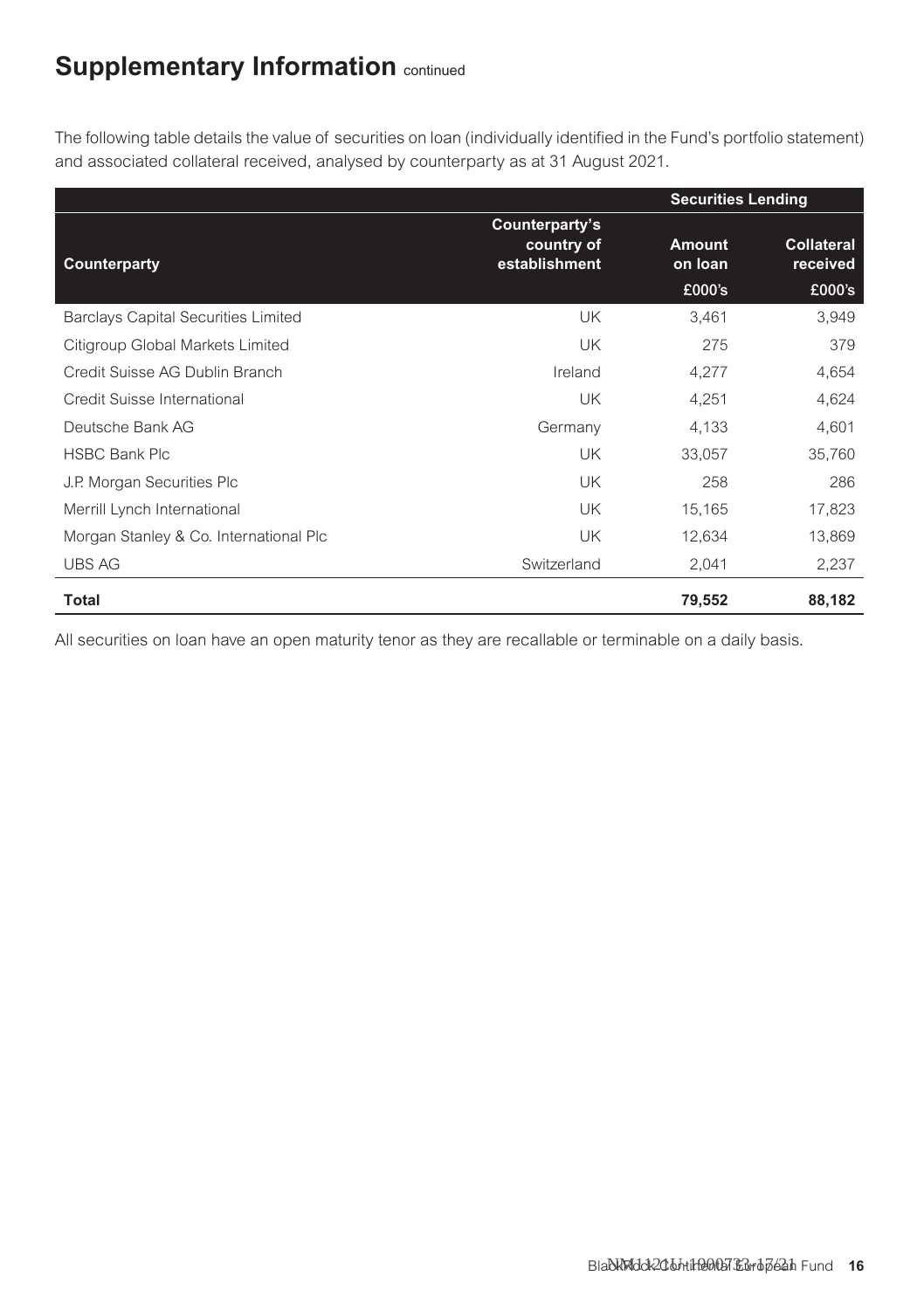#### **Collateral**

The Fund engages in activities which may require collateral to be provided to a counterparty ("collateral posted") or may hold collateral received ("collateral received") from a counterparty.

The following table provides an analysis by currency of the underlying cash and non-cash collateral received/posted by way of title transfer collateral arrangement by the Fund, in respect of securities lending transactions, as at 31 August 2021.

| <b>Currency</b>                        | Cash<br>collateral<br>received | Cash<br>collateral<br>posted | Non-cash<br>collateral<br>received | Non-cash<br>collateral<br>posted |
|----------------------------------------|--------------------------------|------------------------------|------------------------------------|----------------------------------|
|                                        | £000's                         | £000's                       | £000's                             | £000's                           |
| <b>Securities lending transactions</b> |                                |                              |                                    |                                  |
| <b>AUD</b>                             |                                |                              | 952                                |                                  |
| CAD                                    |                                |                              | 5,047                              |                                  |
| CHF                                    |                                |                              | 286                                |                                  |
| <b>CNY</b>                             |                                |                              | 596                                |                                  |
| <b>DKK</b>                             |                                |                              | 1,429                              |                                  |
| <b>EUR</b>                             |                                |                              | 23,654                             |                                  |
| GBP                                    | 187                            |                              | 10,879                             |                                  |
| <b>HKD</b>                             |                                |                              | 134                                |                                  |
| <b>JPY</b>                             |                                |                              | 12,387                             |                                  |
| <b>NOK</b>                             |                                |                              | 19                                 |                                  |
| <b>NZD</b>                             |                                |                              | 757                                |                                  |
| <b>SEK</b>                             |                                |                              | 2,564                              |                                  |
| SGD                                    |                                |                              | 252                                |                                  |
| THB                                    |                                |                              | 5                                  |                                  |
| <b>USD</b>                             |                                |                              | 29,034                             |                                  |
| <b>Total</b>                           | 187                            |                              | 87,995                             |                                  |

As at 31 August 2021, all cash collateral received in respect of OTC derivative transactions by the Fund was re-invested in money market funds managed by the Manager or its affiliates, as disclosed in the Fund's portfolio statement.

Non-cash collateral received by way of title transfer collateral arrangement in relation to securities lending transactions cannot be sold, re-invested or pledged.

The returns earned by the Fund from the reinvestment of cash collateral in money market funds during the period ended 31 August 2021 is summarised below. These returns represent the accumulative total return of the representative money market fund for the period ended 31 August 2021. These returns do not take into account any interest payable to the counterparty under the relevant collateral arrangements.

| Money market fund                                                              | Total return % |
|--------------------------------------------------------------------------------|----------------|
| Institutional Cash Series plc                                                  |                |
| BlackRock ICS Sterling Liquid Environmentally Aware Fund - Agency Income Class | በ በ4           |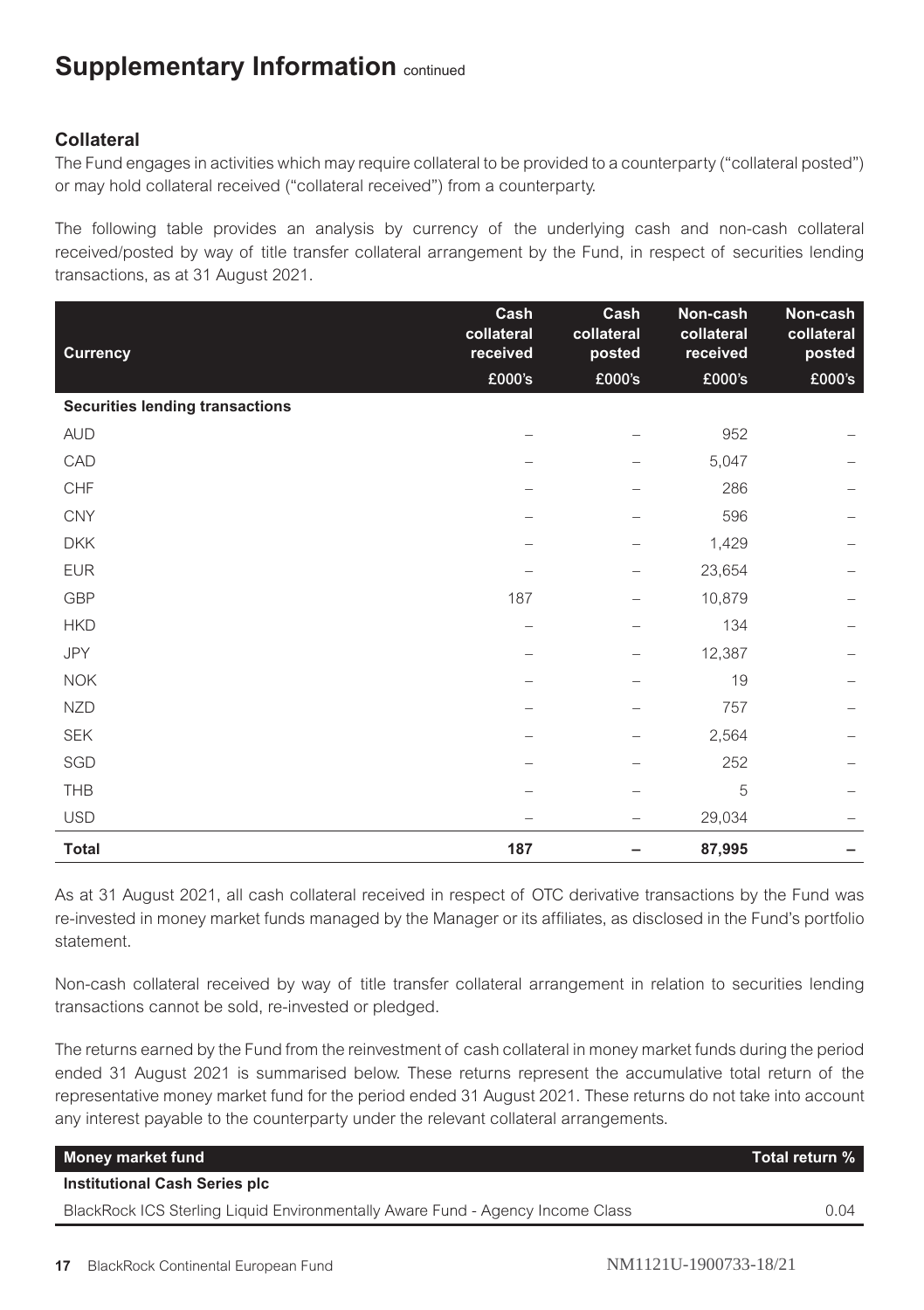The following table provides an analysis of the type, quality and maturity tenor of non-cash collateral received/posted by the Fund by way of title transfer collateral arrangement in respect of securities lending transactions, as at 31 August 2021.

|                                             | <b>Maturity Tenor</b>           |                  |                   |        |                    |                               |              |
|---------------------------------------------|---------------------------------|------------------|-------------------|--------|--------------------|-------------------------------|--------------|
| <b>Collateral type and quality</b>          | $1 - 7$<br>days                 | $8 - 30$<br>days | $31 - 90$<br>days | days   | 91 - 365 More than | Open<br>365 days transactions | <b>Total</b> |
|                                             | £000's                          | £000's           | £000's            | £000's | £000's             | £000's                        | £000's       |
| Collateral received -<br>securities lending |                                 |                  |                   |        |                    |                               |              |
| <b>Fixed income</b>                         |                                 |                  |                   |        |                    |                               |              |
| Investment grade                            | $\hspace{0.1in} \hspace{0.1in}$ | 5                | 47                | 1.105  | 42.708             | $\qquad \qquad =$             | 43,865       |
| <b>Equities</b>                             |                                 |                  |                   |        |                    |                               |              |
| Recognised equity index                     |                                 |                  |                   |        |                    | 39.660                        | 39,660       |
| <b>ETFs</b>                                 |                                 |                  |                   |        |                    |                               |              |
| Non-UCITS                                   |                                 |                  |                   |        |                    | 4,470                         | 4,470        |
| Total                                       |                                 | 5                | 47                | 1,105  | 42,708             | 44,130                        | 87,995       |

Investment grade securities are those issued by an entity with a minimum investment grade credit rating from at least one globally recognised credit rating agency; Standard & Poor's, Moody's or Fitch.

A recognised equity index contains at least 20 equities where no single equity represents more than 20% of the total index and no five equities combined represent more than 60% of the total index.

The maturity tenor analysis for fixed income securities received as collateral is based on the respective contractual maturity date, while for equity securities and ETFs received as collateral are presented as open transactions as they are not subject to a contractual maturity date.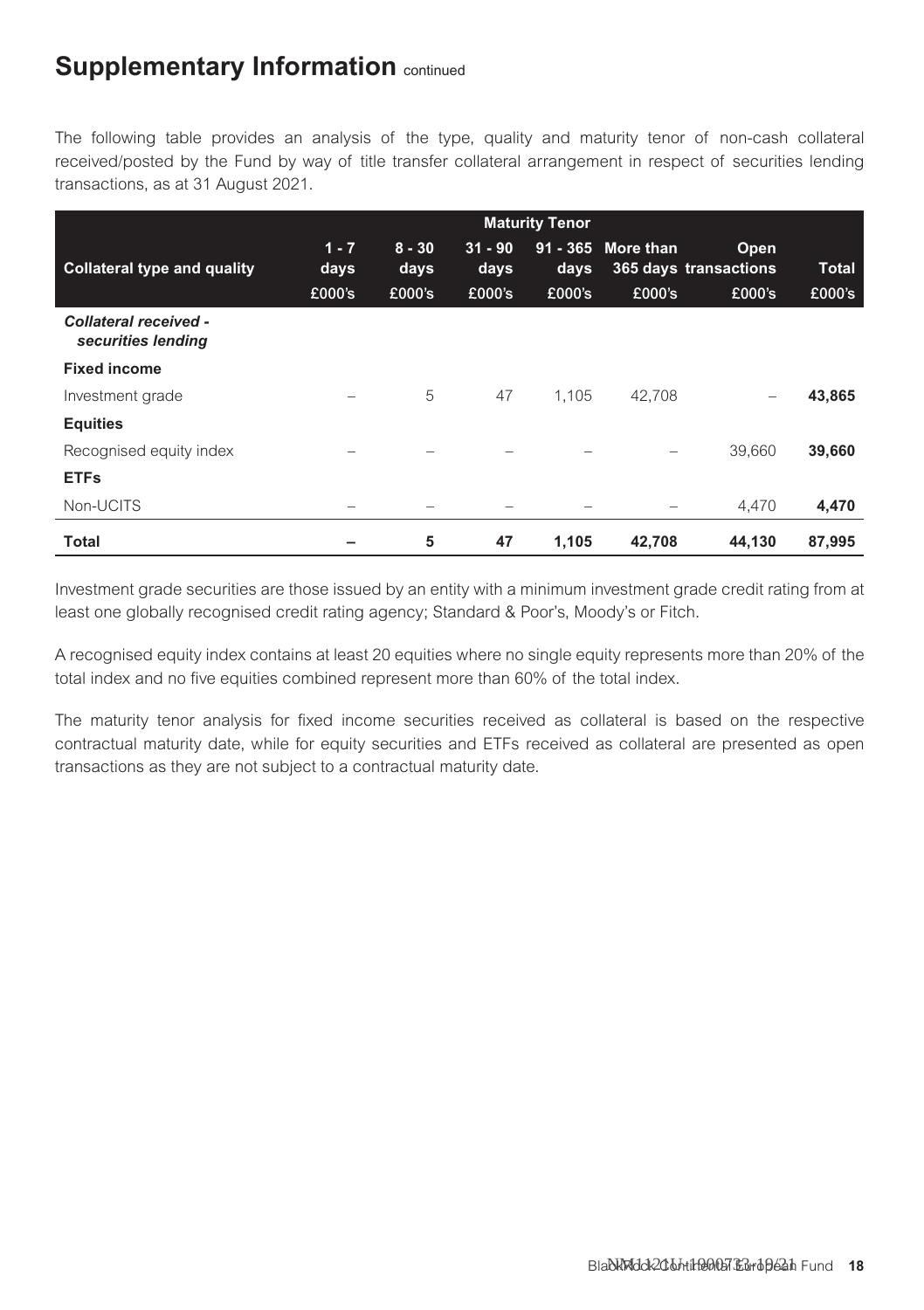As at 31 August 2021, all non-cash collateral received by the Fund in respect of securities lending transactions is held by the Fund's Trustee (or through its delegates).

The following table lists the top ten issuers (or all the issuers if less than ten) by value of non-cash collateral received by the Fund by way of the title transfer collateral arrangement across securities lending transactions as at 31 August 2021.

| <b>Issuer</b>                              | Value  | % of the Fund's NAV |
|--------------------------------------------|--------|---------------------|
|                                            | £000's |                     |
| <b>HSBC Bank Plc</b>                       | 35.760 | 3.08                |
| Merrill Lynch International                | 17.823 | 1.54                |
| Morgan Stanley & Co. International Plc     | 13.869 | 1.20                |
| Credit Suisse AG Dublin Branch             | 4.654  | 0.40                |
| Credit Suisse International                | 4.624  | 0.40                |
| Deutsche Bank AG                           | 4.601  | 0.40                |
| <b>Barclays Capital Securities Limited</b> | 3.762  | 0.32                |
| <b>UBS AG</b>                              | 2.237  | 0.19                |
| Citigroup Global Markets Limited           | 379    | 0.03                |
| J.P. Morgan Securities Plc                 | 286    | 0.03                |
| <b>Total</b>                               | 87,995 | 7.59                |